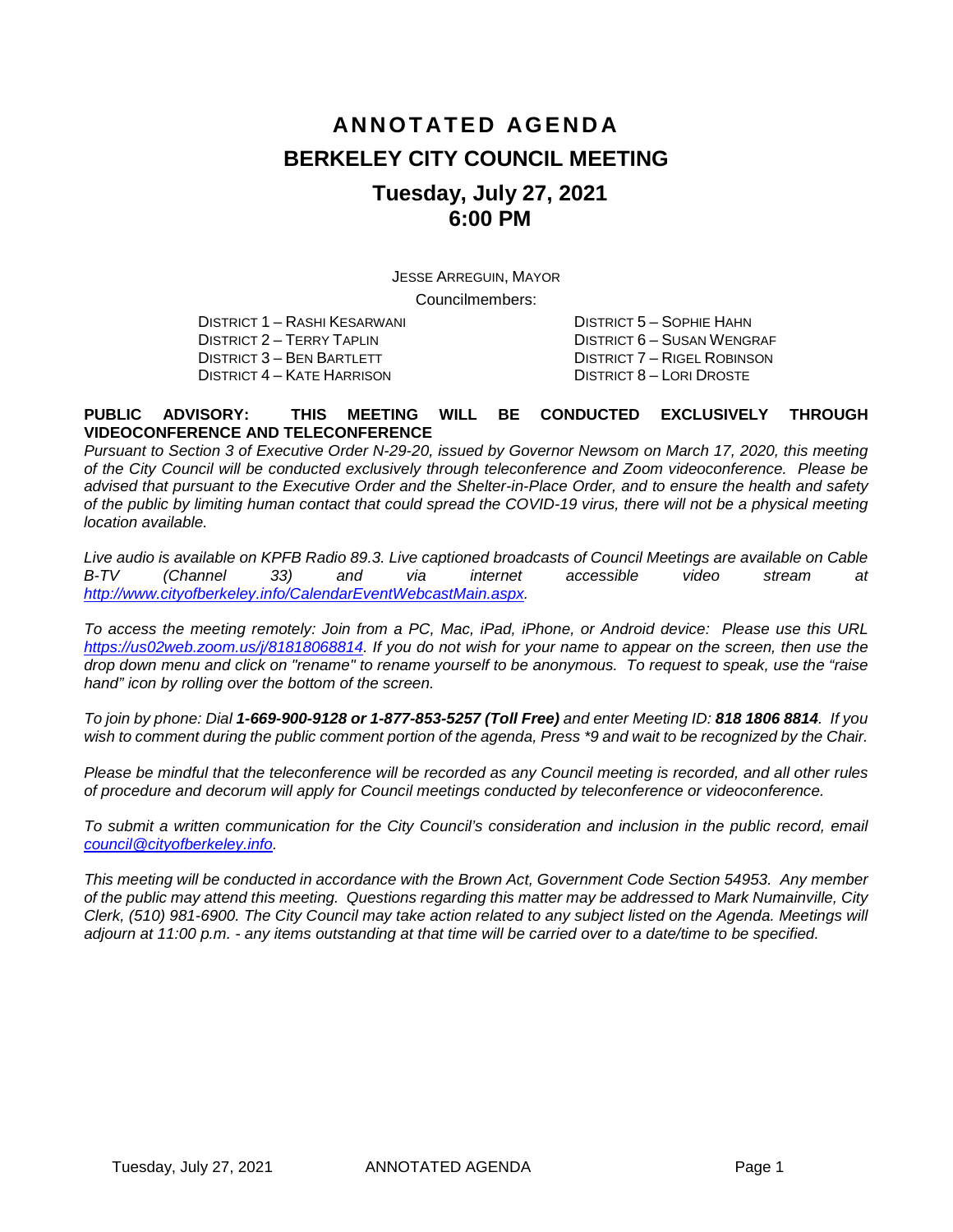## **Preliminary Matters**

**Roll Call:** 6:03 p.m. **Present:** Taplin, Bartlett, Harrison, Hahn, Wengraf, Robinson, Arreguin Absent: Kesarwani, Droste

Councilmember Kesarwani present at 6:07 p.m.

#### **Reports from Closed Session**

1. The City Council met in closed session on July 13, 2021 pursuant to Government Code Sections 54956.9(a), 54956.9(d)(1), 54956.9(c) and 54956(d)(4) and took the following action:

The City Council authorizes the Mayor and City Manager to execute the final UC Berkeley-City of Berkeley Settlement Agreement based on the draft language presented in closed session, and modifications incorporated by Council, after the UC Board of Regents has approved the final 2021 Long Range Development Plan (LRDP) and provided that the final, approved 2021 LRDP does not differ substantially from the draft 2021 LRDP published by the University in April 2021. The Council also authorizes the City Attorney to make non-substantive changes to the document prior to.

The University of California Board of Regents approved the proposed settlement agreement on July 22, 2021. Today, July 27th, the final agreement was executed by the Mayor, City Manager, and UC officials. As both parties have now given final approval to the agreement, it is now a reportable action under Government Code Section 54957.1, the Ralph M. Brown Act.

The key terms of the final settlement agreement are as follows, and a copy of the agreement can be provided to any member of the public who requests it and will be posted on the City's website.

#### KEY TERMS:

Section 3 - FINANCIAL CONSIDERATION: ANNUAL PAYMENT

- The University will make an Annual Payment to the City in the amount of \$4.1 Million a year for city services and campus area projects. The amount of the Annual Payment will increase by 3% compounding each year for the term of the agreement until 2036.
- The Annual Payment shall not eliminate or otherwise supersede ongoing fees for services paid to the City by the University as of June 1, 2021, which may be increased under Section 5.1 of the Agreement. The Annual Payment supersedes and replaces the contributions specified in the 2005 Settlement Agreement annual allocation.
- The City will allocate the Annual Payment as follows, unless otherwise agreed to by the parties during the term of the agreement:
	- $\circ$  \$2.8 million (increased by three percent per year) for fire and other City services;
	- o \$1.3 million (increased by three percent per year) for capital projects and other services benefiting residents living within one-half mile of the University's main campus boundaries and the Clark Kerr Campus, including but not limited to a joint BPD-UCPD Telegraph Area Beat (a community-based policing program). Priorities for these projects shall be determined by City and University leaders as specified in Section 3.7 of the agreement.
- For the 2021 Annual Payment, the City will allocate funds as follows: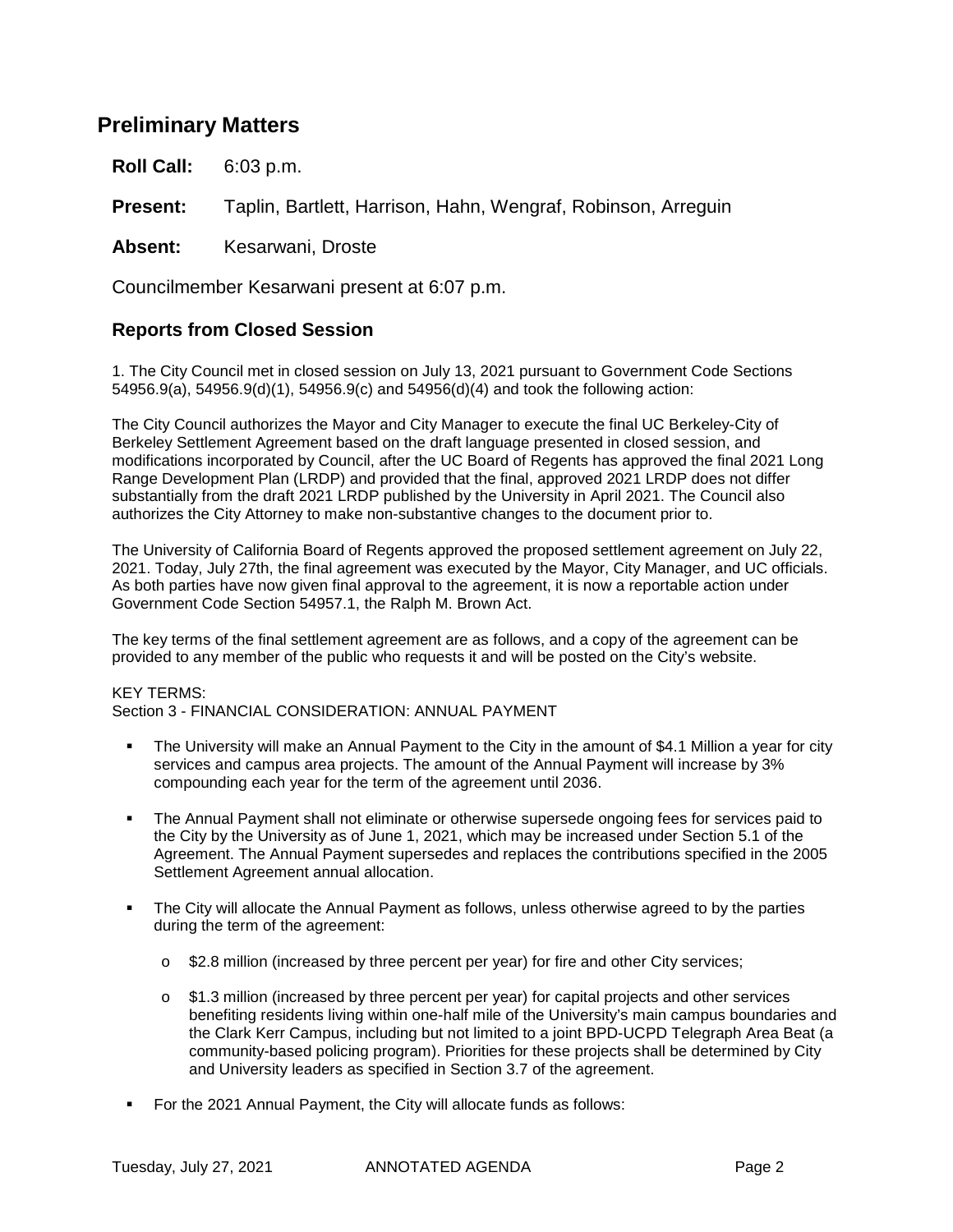- o \$920,000 shall be allocated by the City to the City's Housing Trust Fund, in recognition of the demolition of eight rent-controlled units at 1921 Walnut Street for the Anchor House Student Housing Project;<sup>[1](#page-2-0)</sup>
- o \$130,000 shall be allocated by the City for a permanent restroom in the Telegraph area;
- o An amount determined through joint planning between the City and the University will be allocated to fund a day-time drop-in/service center in the Telegraph area for the unhoused population;
- o The City shall allocate the remainder of the 2021 Annual Payment as it determines to be appropriate.
- For the 2022 Annual Payment, the City will allocate funds as follows:
	- o \$250,000 shall be allocated by the City for Piedmont/Channing traffic circle pedestrian and street lighting improvements;
	- o Amount to be determined for wildfire risk management and fuel reduction on UC owned property;
	- o The City shall allocate the remainder of the 2022 Annual Payment in compliance with Section 3.4.
- The City will spend not less than 30 percent of the Annual Payment on services and infrastructure that benefit City residents living within one-half mile of the University's main campus boundaries and the Clark Kerr Campus. If the City fails to adhere to this commitment, then the University has the right to terminate this Agreement after providing the City written notice of the City's breach and a reasonable opportunity to cure the breach pursuant to Section 8.5. The Chancellor, Mayor, City Manager and Vice Chancellor for Administration shall meet annually to review the City's proposed list of projects and/or services satisfying the requirements of this Section. The parties shall use best efforts to reach mutual agreement on the list of expenditures, but the City shall make the allocations of its own expenditures, consistent with the terms of this Agreement. The City will not allocate any portion of the Annual Payment to the development of a new fire station, should the City decide to develop a new fire station during the term of this Agreement.
- The University intends, but is not obligated, to continue to fund the Chancellor's Community Partnership Fund during the term of this Agreement in the amount of approximately \$300,000/year, increased by three (3) percent annually. The University shall provide a summary of these expenditures to the City annually.

#### Section 4 – COOPERATIVE RELATIONSHIP AND PLANNING REGARDING MATTERS OF MUTUAL **CONCERN**

- The University and the City will negotiate in good faith to establish within two years of the Effective Date a collaborative planning process for the City to review and comment upon campus capital projects located in the City environs and implementation of sustainable development standards prior to campus approval of such projects.
- The University will continue its practice of typically voluntarily honoring the City's existing zoning standards in the design of projects off the main campus. The University will consult with City staff, the City Council and relevant commissions as well as community members about new projects off of the main campus and respond to any reasonably identified concerns presented during the public process. This consultation shall include, but not be limited to, the following actions:

<span id="page-2-0"></span> $\overline{a}$ <sup>1</sup> This amount does not replace or in any way impact any relocation benefits provided by the University to tenants at 1921 Walnut Street.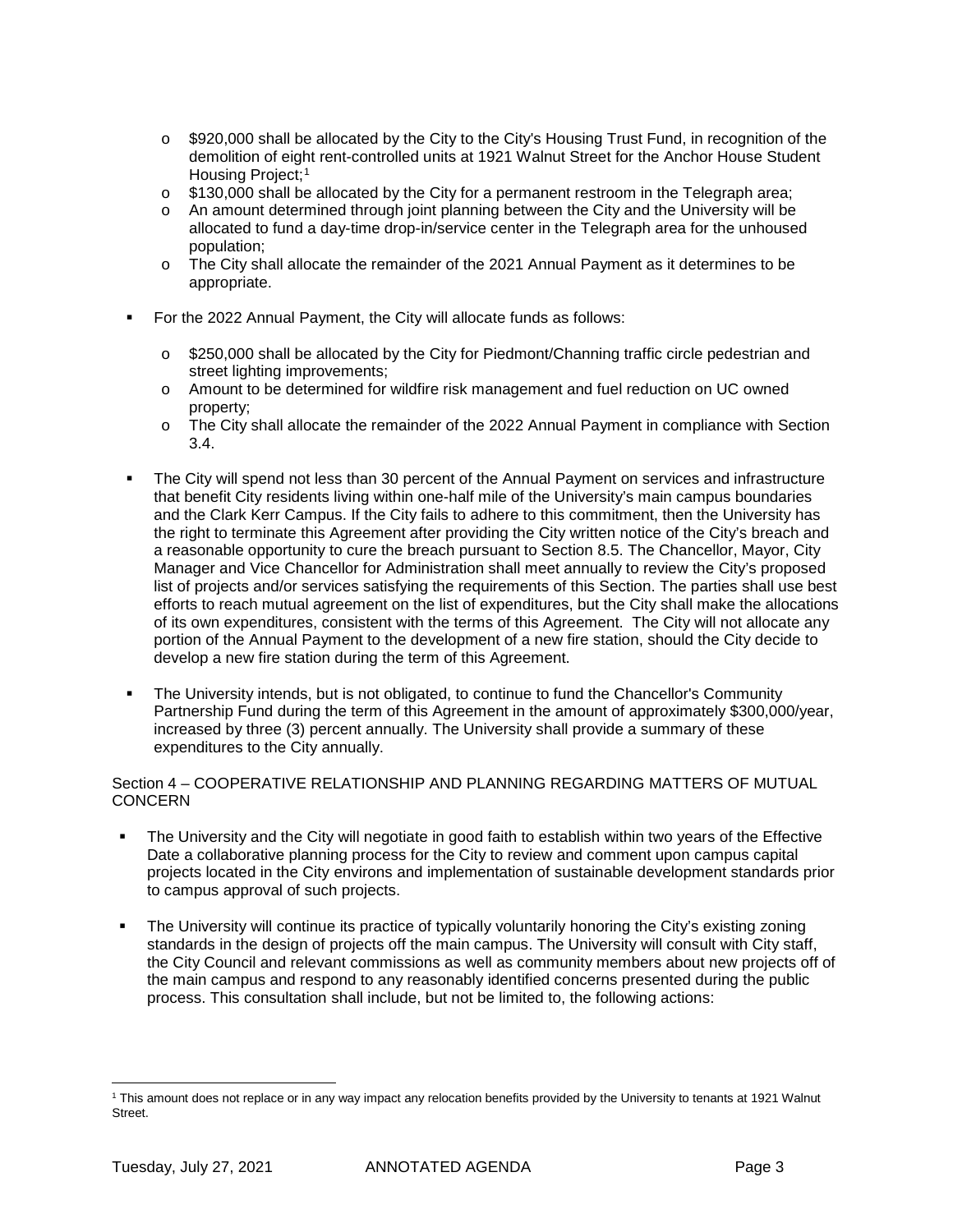- o LRDP Projects. While implementing the 2021 LRDP, the University will continue to review and consider the City's adopted planning and zoning documents, including without limitation the Downtown Area Plan (DAP) and the Southside Area Plan (SAP) when making decisions about the location of University facilities off of the main campus, and will use the design guidelines and standards prescribed in the DAP or SAP, as applicable, when designing projects in the respective plan areas to the extent they are consistent with the program for the building.
- o Off-Campus Projects. The University will submit all capital projects off of the main campus with an anticipated value in excess of \$5 million to the City's Planning Director and will either incorporate the City Planning Director's comments into the project or explain in writing its decision not to do so. Additionally, the University will submit all capital projects off of the main campus with a value in excess of \$5 million to the City's 4x6 City/Student/UC committee so that the committee and/or its members may provide comments to the University regarding such projects. When the University determines that it will not implement such projects consistent with the City's adopted planning and zoning documents, the University will, upon the request of the City's Planning Director, provide a written explanation of the reasons for such decision.
- If campus undergraduate enrollment growth exceeds one percent per year on average over three consecutive years, then the Mayor, City Manager, the Chancellor and the Vice Chancellor for Administration shall meet to discuss the potential physical impacts of enrollment increases on the City and whether any amendments should be made to the terms of this Agreement to address the increase. The City shall present specific data and evidence to illustrate the physical impacts of campus enrollment increases on the City.
- During the term of this Agreement, so long as there is demonstrated need on and in areas adjacent to University, the University will continue to fund a position of a campus social worker to work with the unhoused population who visit People's Park and in the broader Telegraph area, inclusive of Willard Park.
- The City and University are parties to a Memorandum of Understanding (City of Berkeley Resolution No. 51,172-N.S.) regarding the development of the Clark Kerr Campus dated April 23, 1982 (the "MOU"). The terms of the MOU are not altered by this Agreement, though they are generally described for reference in this Section and its subsections. During the remaining term of the MOU, the University and the City will comply with the MOU by working cooperatively in planning and development of projects on the Clark Kerr Campus that would be constructed prior to the expiration of the time term of the MOU in 2032. The City and the University will also consult and work cooperatively regarding potential expanded public access to recreational facilities on the Clark Kerr Campus.

The University reaffirms its commitment to work in partnership with the City as prescribed in the MOU.

With regard to any development planned to be undertaken by the University after the expiration of the MOU in 2032, but during the time term of this Agreement, the City will take a lead role in soliciting community input along with the University for capital renovation and capital projects (demolition, remodeling, retrofit and new construction) at the Clark Kerr Campus. The City and University will work cooperatively to develop any operational mitigations, if necessary, regarding capital renovation and capital Projects at the Clerk Kerr Campus, and will consult and work cooperatively with the City regarding public access to recreational facilities on the Clark Kerr Campus.

 The University's leadership will work with the City's elected officials and staff to study the impacts and plan for the potential closure of Alta Bates Hospital and its emergency room in Berkeley, and identify alternatives to continue emergency and acute care for the University and city population.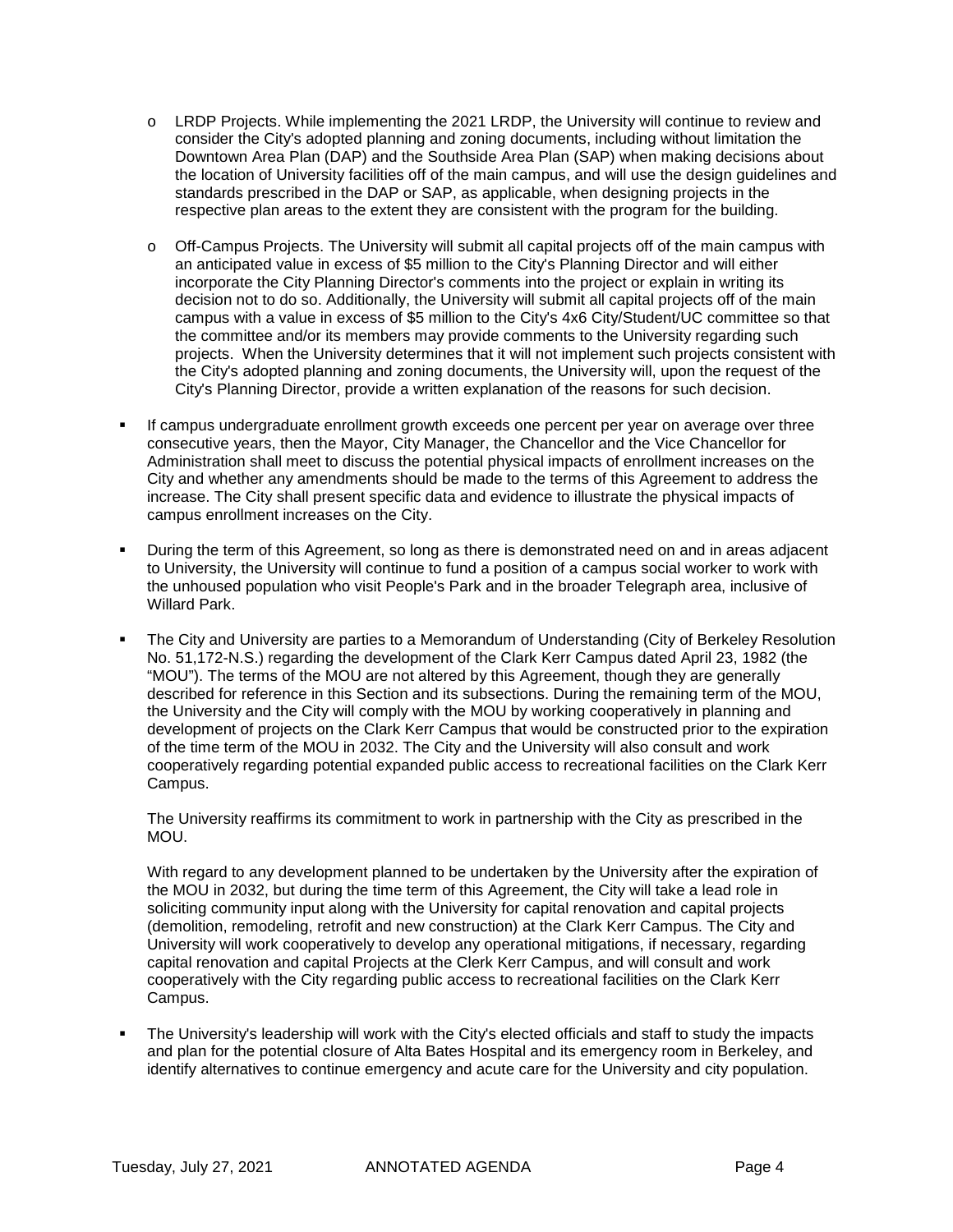- The University will cooperate in good faith with City efforts to collect and remit the City Parking Space Rental Tax from University-owned lots. The University will make best efforts to collect the tax from users by the date that the City begins collecting the tax from City-owned lots and demands collection by BART. The City acknowledges that the administrative processes between the City and the University related to collection of the tax must be established and that such establishment could preclude collection of the tax on behalf of the City prior to January 1, 2022.
- The University shall require its commercial tenants in buildings leased to non-University parties by the University (when such buildings are not on the main campus or the Clark Kerr Campus) for the sole purpose of generating revenue (as opposed to carrying out the program of the University) to obtain City permits and pay City impact fees. The University shall determine in good faith whether a space is leased to carry out its programs or exclusively to generate income. Nothing in this Section prevents the City from disagreeing with the University's determination that a commercial tenancy is in furtherance of the University's program.
- The University and the City will collaborate in good faith to reach an agreement regarding the University's master leasing of off-campus residential buildings, and will meet and confer in an effort to reach such an agreement within one year of the Effective Date. The University and City contemplate that such an agreement will set a date by which the University would reduce or eliminate its use of master leasing of residential facilities, excepting only temporary leasing necessary to create surge space during the renovation or construction of campus housing facilities. This Section does not require either party to enter into such an agreement, but the parties shall use their good faith best efforts to do so.
- The University commits in concept to assisting the City in its development of a new fire station by contributing land off of the main campus owned by the University as of the Effective Date and suitable for the development of a City fire station intended to serve the City and campus communities. The City and the University will engage in cooperative joint planning for a potential fire station in a location identified through such planning. This provision does not constitute a commitment by either party to entitle or fund a future fire station nor does this provision evidence that the City or the University have determined such a fire station to be necessary at this time.
- The University shall consider executing a ground lease to Resources for Community Development (or a similar private nonprofit housing developer) land at People's Park for the construction of a housing project to provide affordable and permanent supportive housing for the homeless. The University and City agree that the campus will entitle the project in order to enable the non-profit developer to fund and construct the project, and will work with the City and non-profit developer to support state and outside funding to complete the project. The obligations of the University regarding the supportive housing project are contingent upon compliance with the California Environmental Quality Act and the approval of the design of the project by the Board of Regents, which is presently scheduled to consider the project in September of 2021.
- Explore relocation and the cost of relocating the eight-unit building at 1921 Walnut Street, if it is technically feasible, to a site to be determined, prior to the commencement of construction of the Anchor House Student Housing Project, so long as moving the building does not result in increased time to the Anchor House Student Housing Project and/or the University, or delay the construction of the Anchor House Student Housing Project.

Section 6 – CURRENT AND FUTURE LITIGATION

 The City agrees to promptly dismiss the Upper Hearst Project lawsuit with prejudice and will represent to any court in the remaining Save Berkeley's Neighborhoods lawsuit challenging the Upper Hearst Project and SEIR (Alameda County Superior Court Case No. RG19022887) that the City does not oppose the Upper Hearst Project or the SEIR.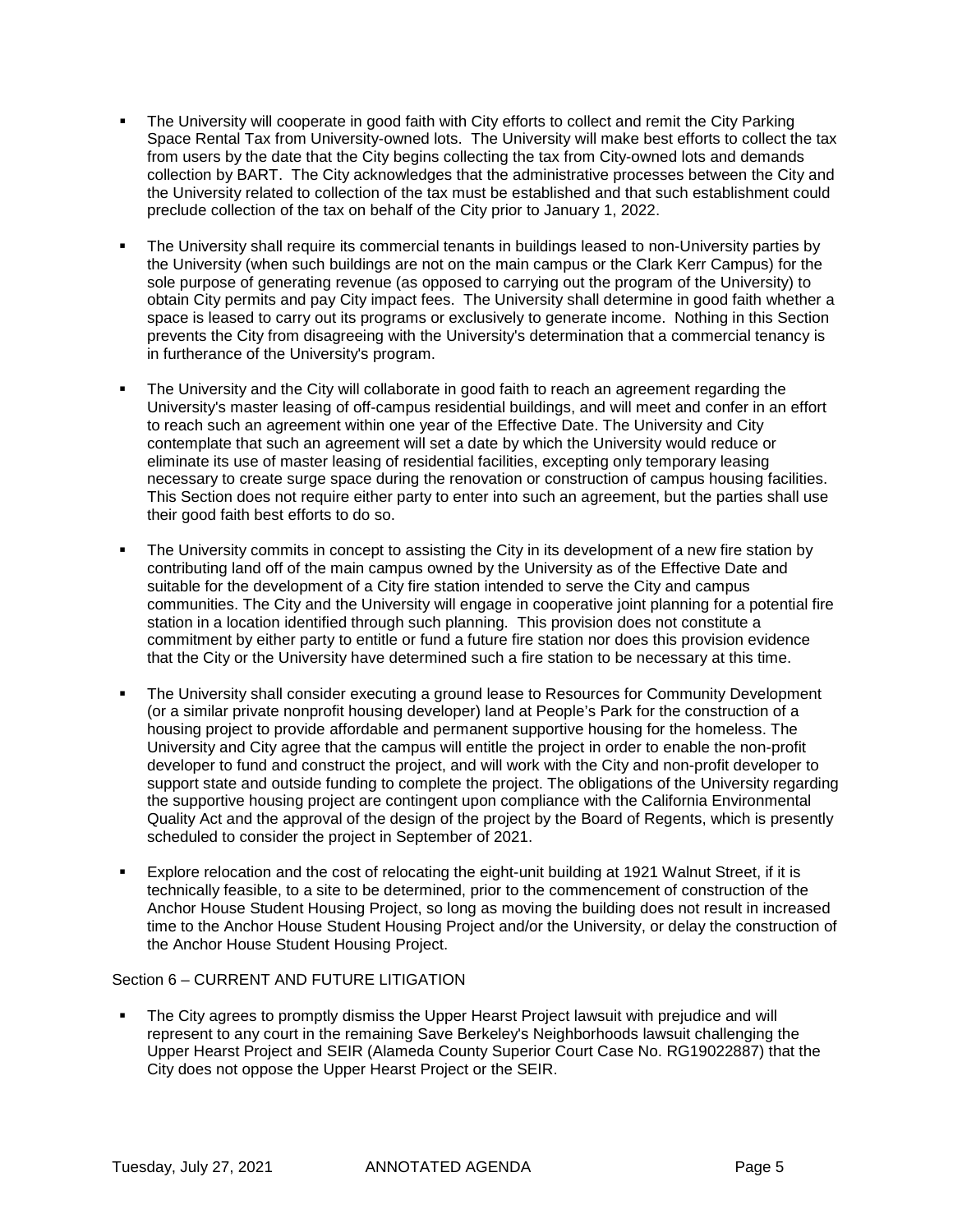- The City agrees to promptly dismiss the City as a party with prejudice in the Clark Kerr Covenants Lawsuit (Alameda County Superior Court Case No. RG19006256) and will represent to any court in the remaining Save Berkeley's Neighborhoods lawsuit challenging the Clark Kerr Covenants that the City has dismissed or intends to dismiss all causes of action in the lawsuit with prejudice.
- 2021 LRDP, People's Park Housing Project, and Anchor House Student Housing Projects. The City agrees not to file any lawsuits, pursue any legal challenges, or directly or indirectly support any litigation (including without limitation through funding or by encouraging any litigation by an organization) that opposes: (1) the 2021 LRDP and 2021 LRDP EIR (2) the Anchor House Student Housing Project, (3) the People's Park Housing Project, including without limitation the permanent supportive housing component; provided, however, the City retains all rights to challenge the Anchor House Student Housing Project and the People's Park Housing Project if the University materially changes the scope of such projects in such a way that would cause new significant impacts or substantially increase the severity of impacts previously found to be significant.
- Future Campus Capital Projects, Off-Campus Housing Projects & Enrollment Decisions. Unless the City terminates this Agreement pursuant to the termination rights described in Section 7.3 or 7.4 below, while the Agreement is in effect, the City will not file any lawsuit, pursue any legal challenges, or directly or indirectly support any litigation (including without limitation through funding or by encouraging any litigation by an organization) under CEQA or any other theory to challenge the University's decision to approve: (1) a campus capital project on the University main campus or the Clark Kerr Campus ("Campus Capital Project"); (2) any other campus capital project off of the University main campus that consists of more than 80 percent assignable square footage of housing ("Off-Campus Housing Project"); or (3) any enrollment decision made by the State of California or the University ("Enrollment Decision"). Unless the City terminates this Agreement pursuant to the termination rights described in Section 7.4 described below, the City will also not file any CEQA action challenging an enrollment increase.

#### Section 7 – TERMINATION

- The Agreement shall become effective upon execution of the undersigned, and shall supersede, replace, and terminate the 2005 Settlement Agreement in its entirety. Any monetary payments, if any, by the University to the City that would have been due on July 1, 2021 under the 2005 Settlement Agreement are replaced in full by the payment called for on July 1, 2021, in Section 3.1 of this Agreement. This Agreement shall terminate on June 30, 2037 ("Expiration Date"), or at such earlier date as set forth in this Agreement.
- Upon prior written notice to the University, the City may terminate this Agreement if the City decides to file a lawsuit challenging a Campus Capital Project or Off-Campus Housing Project, as defined in Section 6.4. If the City desires to file such a lawsuit, then the City may terminate this Agreement and permanently forego entitlement to future Annual Payments under this Agreement. In the event of such termination, in such litigation or in any litigation filed by the City regarding a specific proposed capital project that is tiered from the 2021 LRDP EIR, the City shall not seek any compensation or damages related to enrollment increases at the University so long as the University does not increase campus undergraduate enrollment by an amount that exceeds one percent annual enrollment growth, compounded annually, compared to the 2020-2021 undergraduate enrollment level, at the time such litigation is filed.
- Upon prior written notice to the University, the City may terminate this Agreement (which shall also permanently terminate the University's obligation to make Annual Payments pursuant to Section 3.1 of this Agreement) if the University decides to increase campus undergraduate enrollment by an amount that exceeds one percent annual enrollment growth, compounded annually, compared to the 2020-2021 undergraduate enrollment level. In the event of such termination, the University and the City will have no further obligations under this Agreement except that the City's obligation to not challenge a decision to approve the Upper Hearst Project, the 2021 LRDP, the Anchor House Student Housing Project and the People's Park Housing Project expressly survives such termination.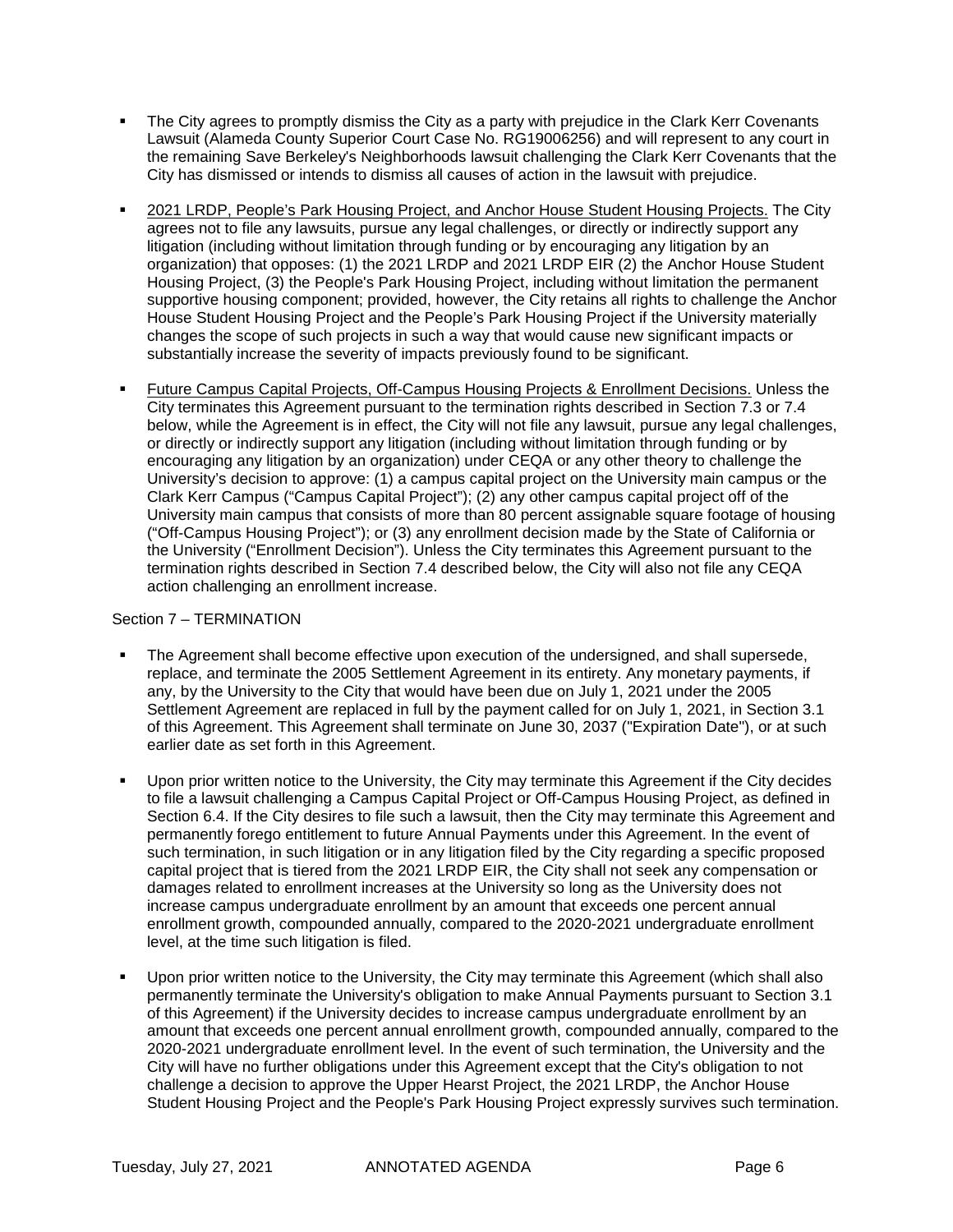2. City Council met in closed session on July 14, 2021 Pursuant to Government Code Section 54956.9(d)(2) and provided direction to outside counsel and approved a settlement by Compromise and Release with a release of future medical care, as to a workers' compensation matters, WCAB Case #ADJ11556675 and ADJ10831595.

#### **Ceremonial Matters:**

- 1. Recognition of June 3 as Partition Remembrance Day
- 2. Adjourned the Meeting in Memory of Eli Kane, Recent BHS Graduate
- 3. Adjourned the Meeting in Memory of the victim of the recent traffic fatality on Ashby Avenue
- 4. Recognition of the 31<sup>st</sup> Anniversary of the signing of the Americans with Disabilities Act

#### **City Manager Comments:**

The City Manager provided a detailed update on the Reimagining Public Safety process.

#### **Public Comment on Non-Agenda Matters:** 9 speakers

## **Consent Calendar**

**Action:** M/S/C (Arreguin/Harrison) to accept an urgency item from Councilmember Robinson pursuant to Government Code Section 54954.2(b)(2) entitled Support of AB 9: Wildfire Preparedness and Mitigation.

**Vote:** Kesarwani, Taplin, Bartlett, Harrison, Hahn, Wengraf, Robinson, Arreguin; Noes – None; Abstain – None; Absent – Droste.

**Action:** M/S/C (Arreguin/Hahn) to accept an urgency item from Councilmember Robinson pursuant to Government Code Section 54954.2(b)(2) entitled Support for SB 290 **Vote:** Kesarwani, Taplin, Bartlett, Harrison, Hahn, Wengraf, Robinson, Arreguin; Noes – None; Abstain – None; Absent – Droste.

**Action:** M/S/C (Arreguin/Robinson) to accept an urgency item from Councilmember Hahn pursuant to Government Code Section 54954.2(b)(2) Authorization to East Bay Community Foundation to disburse \$165,000 from The Berkeley COVID Relief Fund to BANANAS to distribute to Berkeley Childcare Providers most impacted by COVID-19 **Vote:** Kesarwani, Taplin, Bartlett, Harrison, Hahn, Wengraf, Robinson, Arreguin; Noes – None; Abstain – None; Absent – Droste.

#### **Public Comment on Consent Calendar and Information Items Only:** 17 speakers.

**Action:** M/S/C (Arreguin/Hahn) to accept revised materials from Mayor Arreguin and Councilmember Hahn for Item 22.

**Vote:** Kesarwani, Taplin, Bartlett, Harrison, Hahn, Wengraf, Robinson, Arreguin; Noes – None; Abstain – None; Absent - Droste

**Action:** M/S/C (Hahn/Robinson) to adopt the Consent Calendar in one motion except as indicated.

**Vote:** Kesarwani, Taplin, Bartlett, Harrison, Hahn, Wengraf, Robinson, Arreguin; Noes – None; Abstain – None; Absent - Droste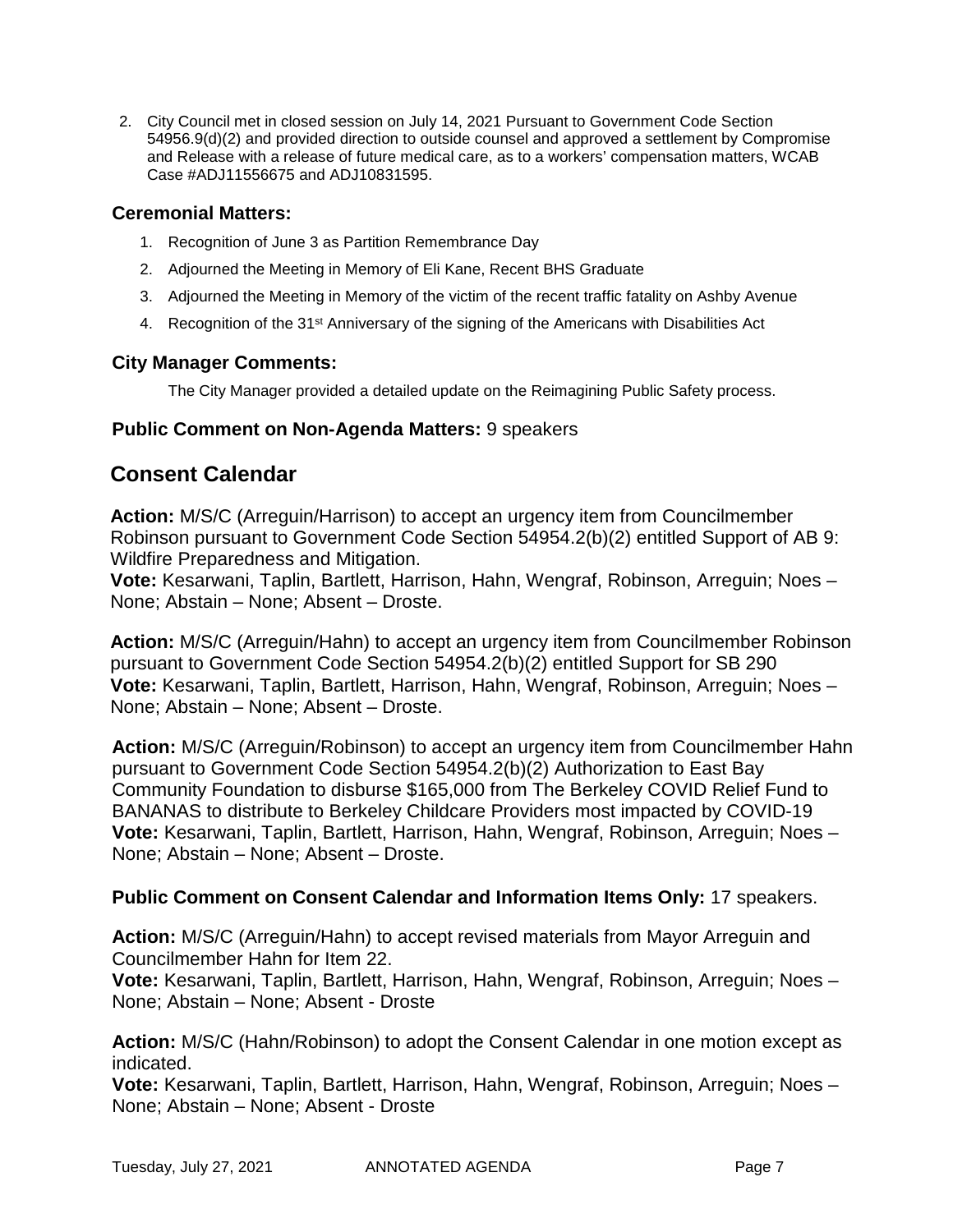### **Urgency Item: Support of AB 9: Wildfire Preparedness and Mitigation From: Councilmember Robinson (Author)**

**Recommendation:** Send a letter of support to Assemblymember Jim Wood, Senator Nancy Skinner, and Assemblymember Buffy Wicks in support of Assembly Bill 9, which aims to focus on the state's community preparedness and mitigation efforts, including assistance to local jurisdictions, by establishing new programs and operational structures within the Department of Conservation and the Office of the State Fire Marshal.

#### **Financial Implications:** None

Contact: Rigel Robinson, Councilmember, District 7, (510) 981-7170 **Action:** Councilmember Hahn added as a co-sponsor. Approved recommendation.

## **Urgency Item: Support for SB 290**

#### **From: Councilmember Robinson (Author)**

**Recommendation:** Send a letter to Senator Nancy Skinner and Assemblymember Buffy Wicks in support of SB 290, which would improve the Density Bonus Lay by further incentivizing the inclusion of low-income student housing in student housing developments, among other changes.

#### **Financial Implication:** None

Contact: Rigel Robinson, Councilmember, District 7, (510) 981-7170 **Action:** Approved recommendation.

### **Urgency Item: Authorization to East Bay Community Foundation to disburse \$165,000 from The Berkeley COVID Relief Fund to BANANAS to distribute to Berkeley Childcare Providers most impacted by COVID-19**

**From: Councilmember Hahn (Author) and Mayor Arreguin (Co-Sponsor) Recommendation:** Adopt a Resolution directing the East Bay Community Foundation (EBCF) to disburse \$165,000 from the Berkeley Relief Fund to BANANAS for the purpose of providing grants to Berkeley childcare providers: 1. Authorize EBCF to disburse \$165,000 from the Berkeley Relief Fund to BANANAS, with \$150,000 available for grants and \$15,000 to BANANAS to cover administrative and program costs; and 2. Direct BANANAS to identify Berkeley's most vulnerable licensed in-home childcare providers according to grant criteria and provider terms approved by the City Manager, and grant up to \$10,000 to each qualified provider to be used for purposes related to the provision of childcare.

Grants in excess of \$10,000 or diverging from approved criteria and/or terms shall require written approval of the City Manager, and all grants shall be reported to the City Manager before December 31, 2021

#### **Financial Implications:** \$165,000

Contact: Vice Mayor Sophie Hahn, Council District 5, (510) 981-7150. **Action:** Councilmember Harrison added as a co-sponsor. Adopted Resolution No. 69,971-N.S.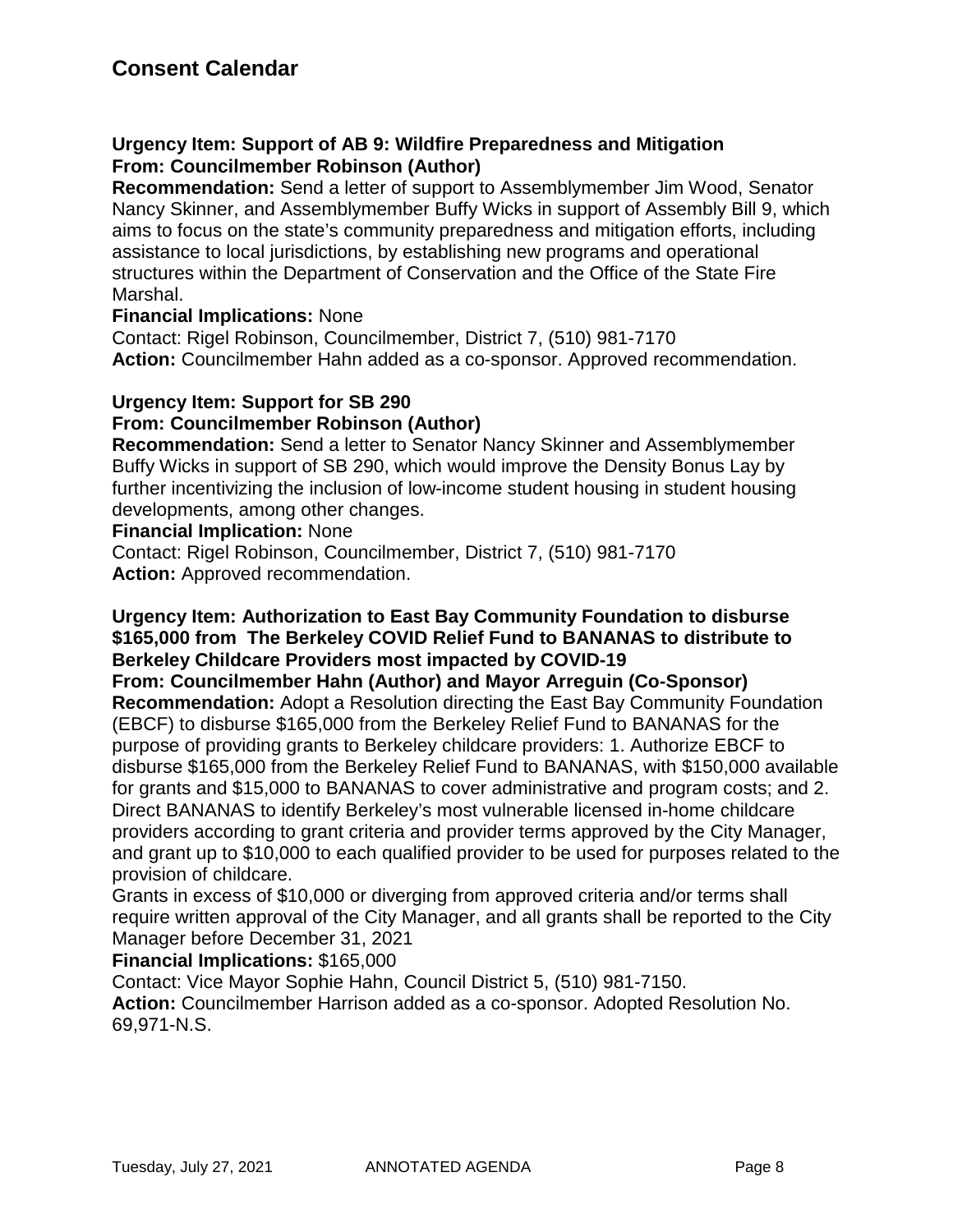**1. Referral Response: General Plan Re-Designation and Zoning Map Amendment of Parcels Located at 1709 Alcatraz Avenue, 3404 King Street, 3244 Ellis Street, 1717 Alcatraz Avenue, and 2024 Ashby Avenue From: City Manager**

**Recommendation:** Adopt second reading of Ordinance No. 7,780-N.S. rezoning five parcels located at 1709 Alcatraz Avenue (APN 052-1533-001-03), 3404 King Street (APN 052-1435-001-02), 3244 Ellis Street (APN 052-1533-005-00), 1717 Alcatraz Avenue (APN 052-1533-006-00) and 2024 Ashby Avenue (APN 053-1592-022-00) to Commercial – Adeline Corridor District (C-AC).

**First Reading Vote:** Ayes – Kesarwani, Taplin, Harrison, Hahn, Wengraf, Robinson, Droste, Arreguin; Noes – None; Abstain – None; Absent – Bartlett. **Financial Implications:** None

Contact: Jordan Klein, Planning and Development, (510) 981-7400 **Action:** Adopted second reading of Ordinance No. 7,780–N.S.

#### **2. Amending BMC Section 14.56.070 for 3-Ton Commercial Truck Weight Limit on Tenth Street, Ninth Street, Eighth Street, and Seventh Street From: City Manager**

**Recommendation:** Adopt second reading of Ordinance No. 7,781-N.S. amending Berkeley Municipal Code (BMC) Section 14.56.070 to add 3-ton commercial truck weight limits on Tenth Street between University Avenue and Dwight Way, Ninth Street between University Avenue and Dwight Way, Eighth Street between University Avenue and Dwight Way, and Seventh Street between University Avenue and Dwight Way.

#### **First Reading Vote:** All Ayes

**Financial Implications:** See report

Contact: Terry Taplin, Councilmember, District 2, (510) 981-7120 **Action:** Adopted second reading of Ordinance No. 7,781–N.S.

### **3. Contract: Downtown Berkeley YMCA for Fitness Center Memberships for City Employees**

#### **From: City Manager**

**Recommendation:** Adopt a Resolution authorizing the City Manager to execute a contract and any amendments with the Downtown Berkeley YMCA in the amount not to exceed \$163,008 for fitness center memberships for City employees for the period July 1, 2021 through June 30, 2022.

**Financial Implications:** Various funds - \$163,008 Contact: Rama Murty, Budget Office, (510) 981-7000 **Action:** Adopted Resolution No. 69,972–N.S.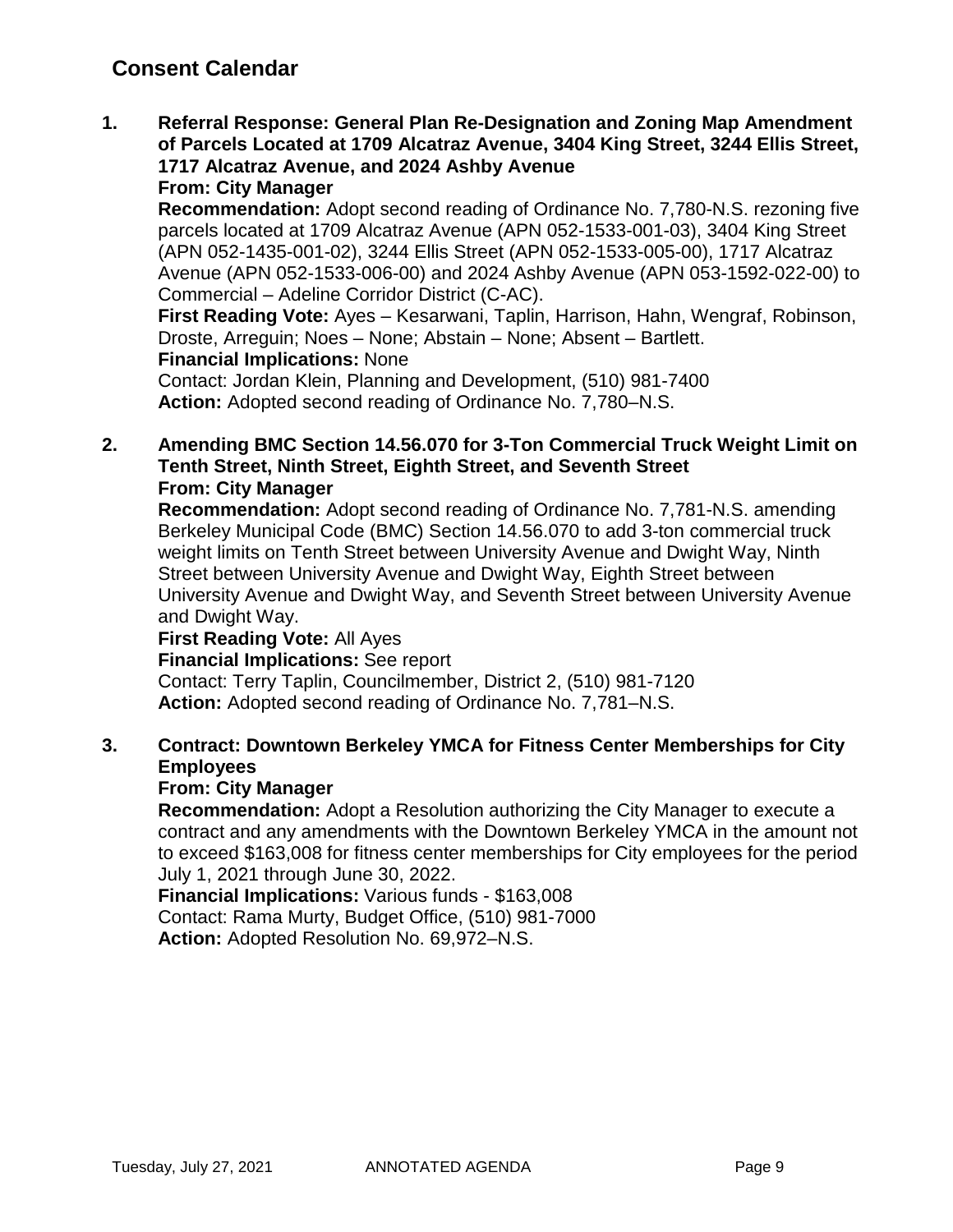## **4. Minutes for Approval**

#### **From: City Manager**

**Recommendation:** Approve the minutes for the council meetings of June 1, 2021 (regular), June 3, 2021 (closed), June 10, 2021 (closed), June 15, 2021 (special and regular), June 17, 2021 (closed), June 25, 2021 (closed) and June 29, 2021 (regular).

#### **Financial Implications:** None

Contact: Mark Numainville, City Clerk, (510) 981-6900 **Action:** Approved the minutes as submitted.

### **5. Voting Delegates – League of California Cities Annual Conference From: City Manager**

**Recommendation:** Designate, by motion, a voting delegate and alternate for the business meeting of the Annual League of California Cities conference to be held on Friday, September 24, 2021, in Sacramento.

**Financial Implications:** See report

Contact: Mark Numainville, City Clerk, (510) 981-6900

**Action:** Approved recommendation appointing Councilmember Hahn as the voting delegate and Councilmember Taplin as the alternate.

### **6. Contract: Citygate for Fire Department Standards of Coverage Study From: City Manager**

**Recommendation:** Adopt a Resolution authorizing the City Manager to execute a contract and any amendments with Citygate Associates, LLC (Contractor) to provide a Standards of Response Coverage study for the Berkeley Fire Department (Department) from August 1, 2021 to September 30, 2022, in an amount not to exceed \$125,000 with an option to extend for an additional two years, for a total contract amount not to exceed \$200,000. **Financial Implications:** Measure FF - \$200,000

Contact: Abe Roman, Fire, (510) 981-3473

**Action:** Adopted Resolution No. 69,973–N.S.

### **7. Contract: East Bay Sanctuary Covenant – Trauma Support Services for Latinx/Latinas/Latinos**

#### **From: City Manager**

**Recommendation:** Adopt a Resolution authorizing the City Manager or her designee to execute and amend a contract with the East Bay Sanctuary Covenant, funded through State of California Mental Health Services Act (MHSA) Prevention and Early Intervention (PEI) monies, for Trauma Support Services for Latinx/Latinas/Latinos, for an initial contract not to exceed \$100,000 through June 30, 2022.

**Financial Implications:** Mental Health Services Act Fund - \$100,000 Contact: Lisa Warhuus, Health, Housing, and Community Services, (510) 981-5400 **Action:** Adopted Resolution No. 69,974–N.S.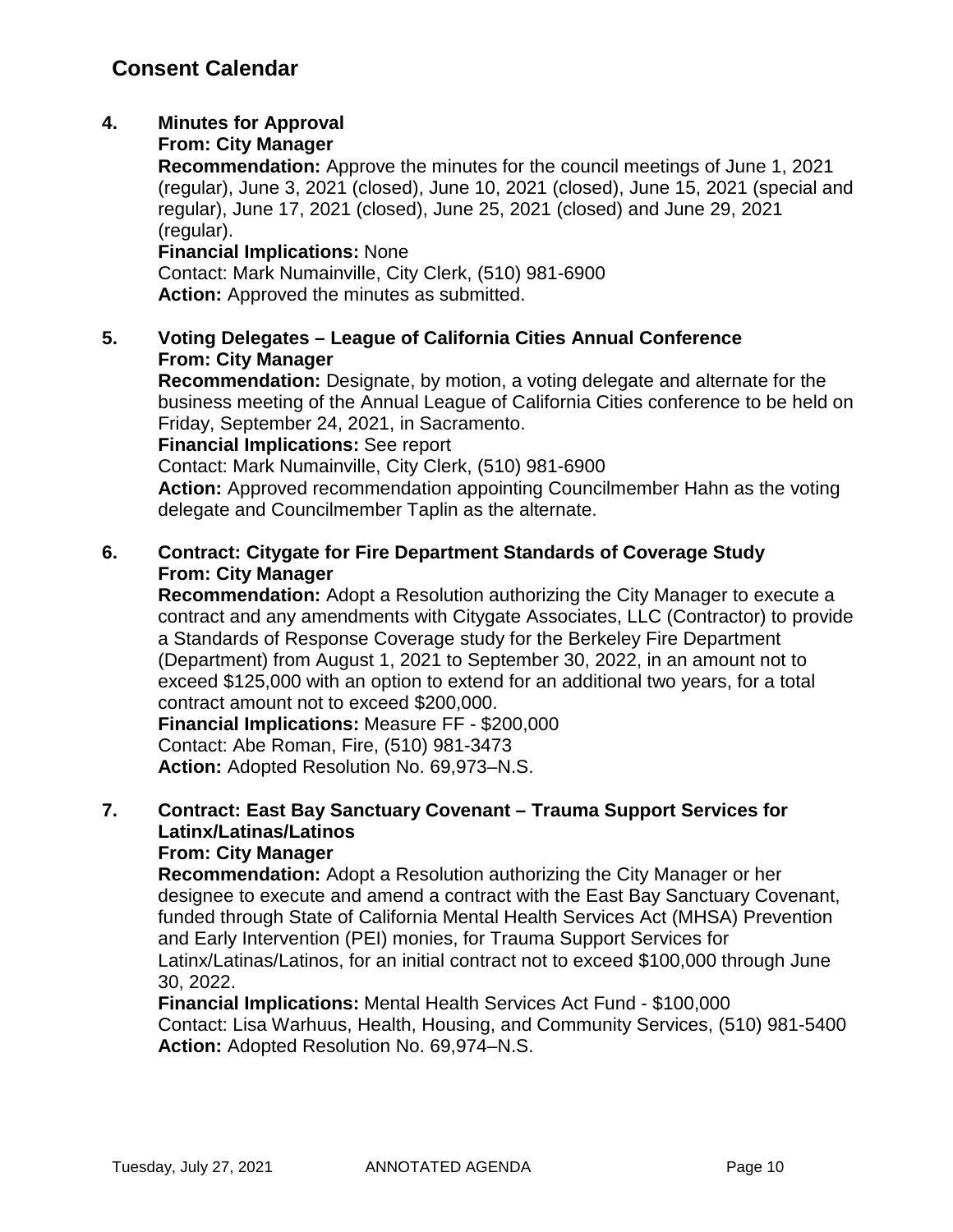### **8. Contract No. 052129-1 Amendment: Pacific Center for Human Growth From: City Manager**

**Recommendation:** Adopt a Resolution authorizing the City Manager or her designee to execute an amendment for Contract No. 052129-1 with the Pacific Center for Human Growth for trauma support services for the Lesbian, Gay, Bisexual, Transgender, Queer/Questioning, Intersex, Agender, Plus (LGBTQIA+) population, to increase the amount by \$100,000 for a total contract amount not to exceed \$415,150, and to extend the contract through June 30, 2022. **Financial Implications:** Mental Health Services Act Fund - \$100,000 Contact: Lisa Warhuus, Health, Housing, and Community Services, (510) 981-5400 **Action:** Adopted Resolution No. 69,975–N.S.

#### **9. Contract No. 088999-1 Amendment: Center for Independent Living From: City Manager**

**Recommendation:** Adopt a Resolution authorizing the City Manager or her designee to execute an amendment for Contract No. 088999-1 with the Center for Independent Living for trauma support services for older adults, to increase the amount by \$31,846 for a total contract amount not to exceed \$320,676, and to extend the contract through June 30, 2022.

**Financial Implications:** Mental Health Services Act Fund - \$31,846 Contact: Lisa Warhuus, Health, Housing, and Community Services, (510) 981-5400 **Action:** Adopted Resolution No. 69,976–N.S.

#### **10. Contract No. 8392B Amendment: Innovative Claim Solutions (ICS) for claims administration of the City's Workers' Compensation Program From: City Manager**

**Recommendation:** Adopt a Resolution authorizing the City Manager to execute an amendment to Contract No. 8392B with Innovative Claim Solutions (ICS) to provide third-party claims administrative services, Medicare, Medicaid, and SCHIP Extension Act (MMSEA) Section 111 Mandatory Reporting to the Centers for Medicare & Medicaid Services (CMS), to increase the amount by an additional \$616,819, for a total contract amount of \$7,440,430, and extending the period through June 30, 2022.

**Financial Implications:** Workers' Compensation Self-Insurance Fund - \$616,819 Contact: LaTanya Bellow, Human Resources, (510) 981-6800 **Action:** Adopted Resolution No. 69,977–N.S.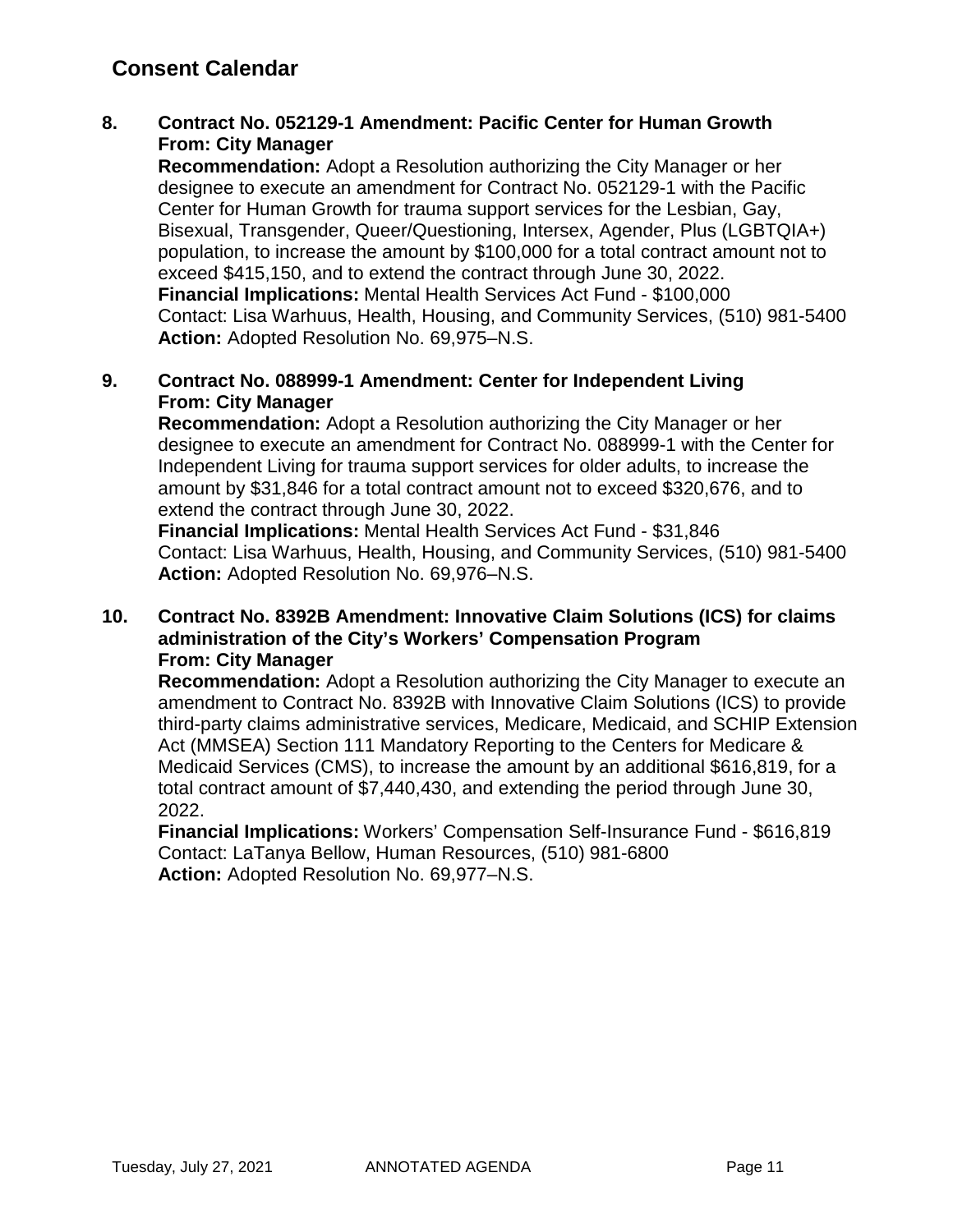# **11. Contract No. 090741-1 Amendment: Bartel Associates, LLC for Actuarial Consulting Services**

### **From: City Manager**

**Recommendation:** Adopt a Resolution authorizing the City Manager to execute an amendment to Contract No. 090741-1 with Bartel Associates, LLC for Actuarial Consulting Services, increasing contract amount by \$95,000 for a revised total contract amount not to exceed \$270,000 through December 31, 2023. **Financial Implications:** Various Funds - \$95,000 Contact: LaTanya Bellow, Human Resources, (510) 981-6800 **Action:** Adopted Resolution No. 69,978–N.S.

#### **12. Contract: OBS Engineering, Inc. for John Hinkel Park Amphitheater Area Improvements Project From: City Manager**

**Recommendation:** Adopt a Resolution: 1. Approving the plans and specifications for the John Hinkel Park Amphitheater Area Improvements Project, Specification No. 21- 11426-C; 2. Accepting the bid of the lowest responsive and responsible bidder, OBS Engineering, Inc.; and 3. Authorizing the City Manager to execute a contract and any amendments, extensions or other change orders until completion of the project in accordance with the approved plans and specifications, with OBS Engineering, Inc. for the John Hinkel Park Amphitheater Area Renovations Project at 41 San Diego Road, in an amount not to exceed \$1,119,580 which includes a contract amount of \$1,017,800 and a 10% contingency in the amount of \$101,780.

**Financial Implications:** Various Funds - \$1,119,580

Contact: Scott Ferris, Parks, Recreation and Waterfront, (510) 981-6700 **Action:** Adopted Resolution No. 69,979–N.S. as revised in Supplemental Communications Packet #2 to reject the bid protest.

#### **13. Contract No. 31900178 Amendment: Siegel & Strain Architects for Design and Construction Administration Services for the Cazadero Camp Jensen Dormitory Replacement Project From: City Manager**

**Recommendation:** Adopt a Resolution authorizing the City Manager to amend Contract No. 31900178 with Siegel & Strain Architects for design and construction support services for the Cazadero Camp Jensen Dormitory Replacement Project, increasing the contract by \$120,000 for a total amount not to exceed \$278,000. **Financial Implications:** Camps Fund - \$120,000

Contact: Scott Ferris, Parks, Recreation and Waterfront, (510) 981-6700 **Action:** Adopted Resolution No. 69,980–N.S.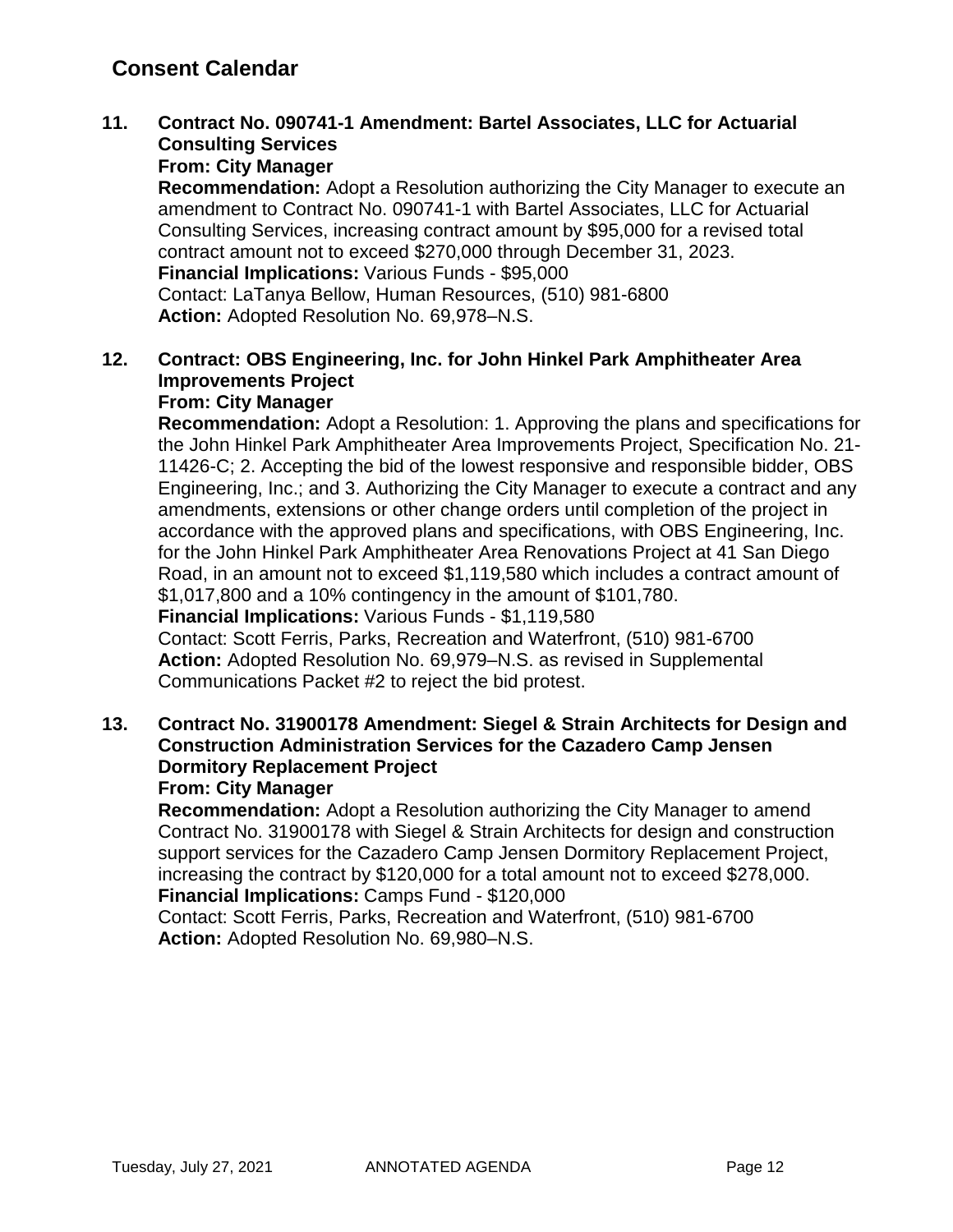# **14. Contract No. 32100146 Amendment: Bellingham Inc. for Additional Dock Repairs at the Berkeley Marina**

### **From: City Manager**

**Recommendation:** Adopt a Resolution authorizing the City Manager to amend Contract No. 32100146 with Bellingham Inc. to repair additional docks at the Berkeley Marina by increasing the construction contract amount by \$40,000 for a not-to-exceed amount of \$280,000.

**Financial Implications:** Marina Fund - \$40,000

Contact: Scott Ferris, Parks, Recreation and Waterfront, (510) 981-6700 **Action:** Adopted Resolution No. 69,981–N.S.

#### **15. Contract No. 32100102 Amendment: DMR Builders for the 125/127 University Avenue Tenant Improvement Project From: City Manager**

**Recommendation:** Adopt a Resolution authorizing the City Manager to amend Contract No. 32100102 with DMR Builders to complete renovation and facility upgrade work at the 125/127 University Avenue building, increasing the amount of the contract by \$146,000, for a new amount not to exceed of \$439,000. **Financial Implications:** Parking Meter Fund - \$146,000 Contact: Liam Garland, Public Works, (510) 981-6300 **Action:** Adopted Resolution No. 69,982–N.S.

## **16. Dana Complete Street Pilot Project by AC Transit From: City Manager**

**Recommendation:** Adopt a Resolution: 1) approving the Dana Complete Street Pilot Project, including a conceptual design repurposing an existing traffic lane to install a two-way cycle track, construction of a boarding island for bus passengers, and specified changes to parking and loading zones, as necessary, and directing the City Manager to direct staff to work with Alameda-Contra Costa County Transit District (AC Transit) in developing the detailed engineering design of the project; 2) authorizing the City Manager to direct staff to grant permits for construction activities within City Right-of-Way, contingent on Public Works staff approval of final construction drawings and specifications from AC Transit, and directing the City Manager to direct staff to work with AC Transit on the evaluation phase of the project following construction.

#### **Financial Implications:** Staff time

Contact: Liam Garland, Public Works, (510) 981-6300 **Action:** Adopted Resolution No. 69,983–N.S.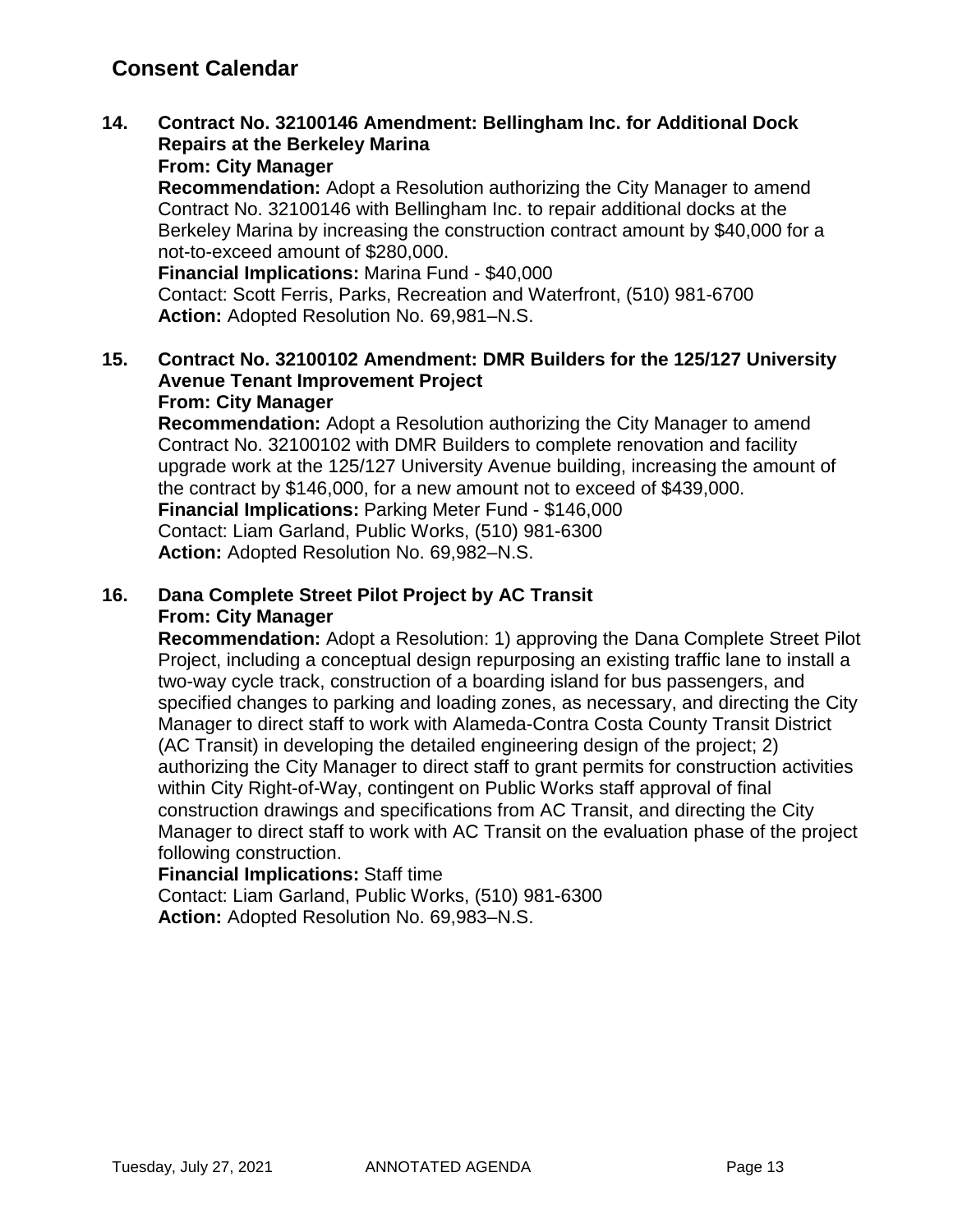#### **17. Creation of Climate Equity Action Fund From: Energy Commission**

**Recommendation:** The Energy Commission recommends that City Council create a Climate Equity Action Fund, designate a process for making funding decisions, and appropriate \$600,000 to create a pilot test.

**Financial Implications:** See report

Contact: Billi Romain, Commission Secretary, (510) 981-7400

**Action:** Approved recommendation as revised in Supplemental Communications Packet #1 by Councilmember Harrison to adopt Resolution No. 69,984-N.S. with further amendments to the be it resolved clause made at the meeting as follows:

*NOW THEREFORE, BE IT RESOLVED by the Council of the City of Berkeley that the City Manager establish a Climate Equity Action Fund as a repository of city, regional, state, and federal funds related to climate equity for income-qualified households with a preference for households at or below 50% of Area Median Income.* 

### **18. Request for Two Additional Meetings for the Commission From: Homeless Services Panel of Experts Recommendation:** That Council grant the Homeless Services Panel of Experts two additional meetings for the calendar year, 2021. **Financial Implications:** See report Contact: Josh Jacobs, Commission Secretary, (510) 981-5400 **Action:** Approved the City Manager recommendation. Additional meetings not approved.

# **Council Consent Items**

## **19. Contract No. 32000196 Amendment: Szabo & Associates for Communications Consulting Services**

#### **From: Mayor Arreguin (Author)**

**Recommendation:** Adopt a Resolution authorizing the City Manager to amend Contract No. 32000196 with Szabo & Associates for communications consulting services for the Mayor's Office, in the amount of \$78,000, extending the contract to June 30, 2022.

**Financial Implications:** Mayor's Office Budget - \$78,000

Contact: Jesse Arreguin, Mayor, (510) 981-7100

**Action:** Adopted Resolution No. 69,985-N.S. as revised in Supplemental Communications Packet #2 by Mayor Arreguin.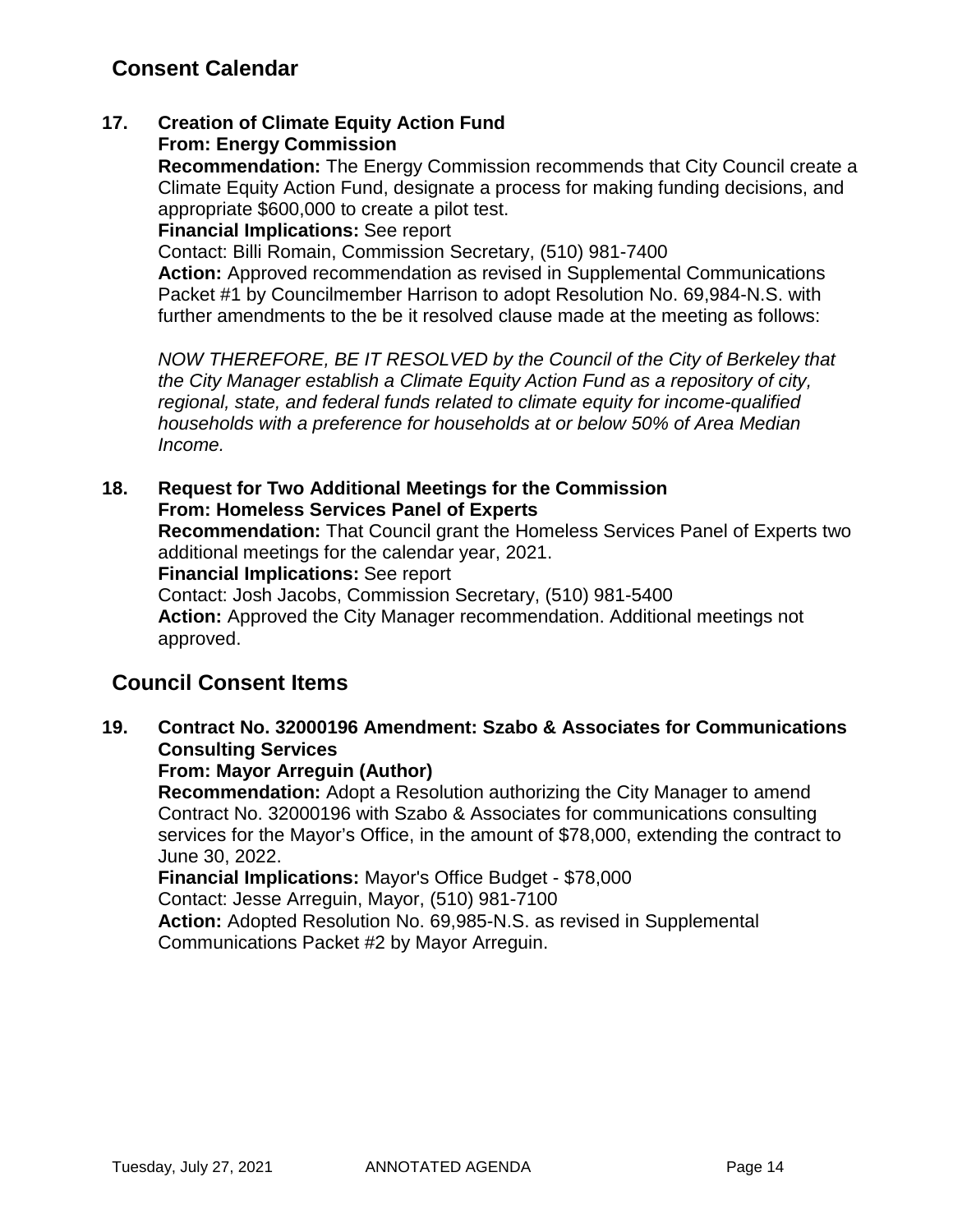# **Council Consent Items**

- **20. Letter of Support for Senate Bill 379 From: Councilmember Taplin (Author) Recommendation:** Send a letter of support for Senate Bill 379 to State Senator Scott Wiener (D-SF), State Senator Nancy Skinner (D-Berkeley), Asm. Buffy Wicks (D-Oakland) and Senate President Pro Tempore Toni Atkins (D-San Diego). **Financial Implications:** None Contact: Terry Taplin, Councilmember, District 2, (510) 981-7120 **Action:** Councilmember Harrison added as a co-sponsor. Approved recommendation.
- **21. Proclamation: Partition Remembrance Day From: Councilmember Bartlett (Author), Mayor Arreguin (Co-Sponsor), Councilmember Kesarwani (Co-Sponsor) Recommendation:** That the Berkeley City Council adopts the Partition Remembrance Day Proclamation. **Financial Implications:** None Contact: Ben Bartlett, Councilmember, District 3, (510) 981-7130 **Action:** Approved recommendation.
- **22. Accelerating the City of Berkeley's transition to Plant-Based Foods From: Councilmember Hahn (Author), Mayor Arreguin (Author) Recommendation:** Adopt a Resolution establishing a goal to achieve a 50% decrease in animal-based food products served by the City of Berkeley by 2024, and refer to the City Manager to report to the City Council on progress towards reaching this goal by January 31, 2022.

**Financial Implications:** See report Contact: Sophie Hahn, Councilmember, District 5, (510) 981-7150 **Action:** Adopted Resolution No. 69,986–N.S. as revised in materials submitted at the meeting by Councilmember Hahn and Mayor Arreguin.

- **23. Appointment of Beverly Greene to the Board of Library Trustees From: Councilmember Hahn (Author) Recommendation:** Adopt a Resolution appointing Beverly Greene to the Board of Library Trustees ("BOLT") for a term of four years beginning August 31, 2021. **Financial Implications:** None Contact: Sophie Hahn, Councilmember, District 5, (510) 981-7150 **Action:** Adopted Resolution No. 69,987–N.S.
- **24. Letter to Senators Feinstein and Padilla in Support of the Restaurant Revitalization Fund Replenishment Act From: Councilmember Hahn (Author) Recommendation:** Send a letter, attached, to Senators Feinstein and Padilla in Support of the Restaurant Revitalization Fund Replenishment Act. **Financial Implications:** None **Contact:** Sophie Hahn, Councilmember, District 5, (510) 981-7150 Action: Approved recommendation.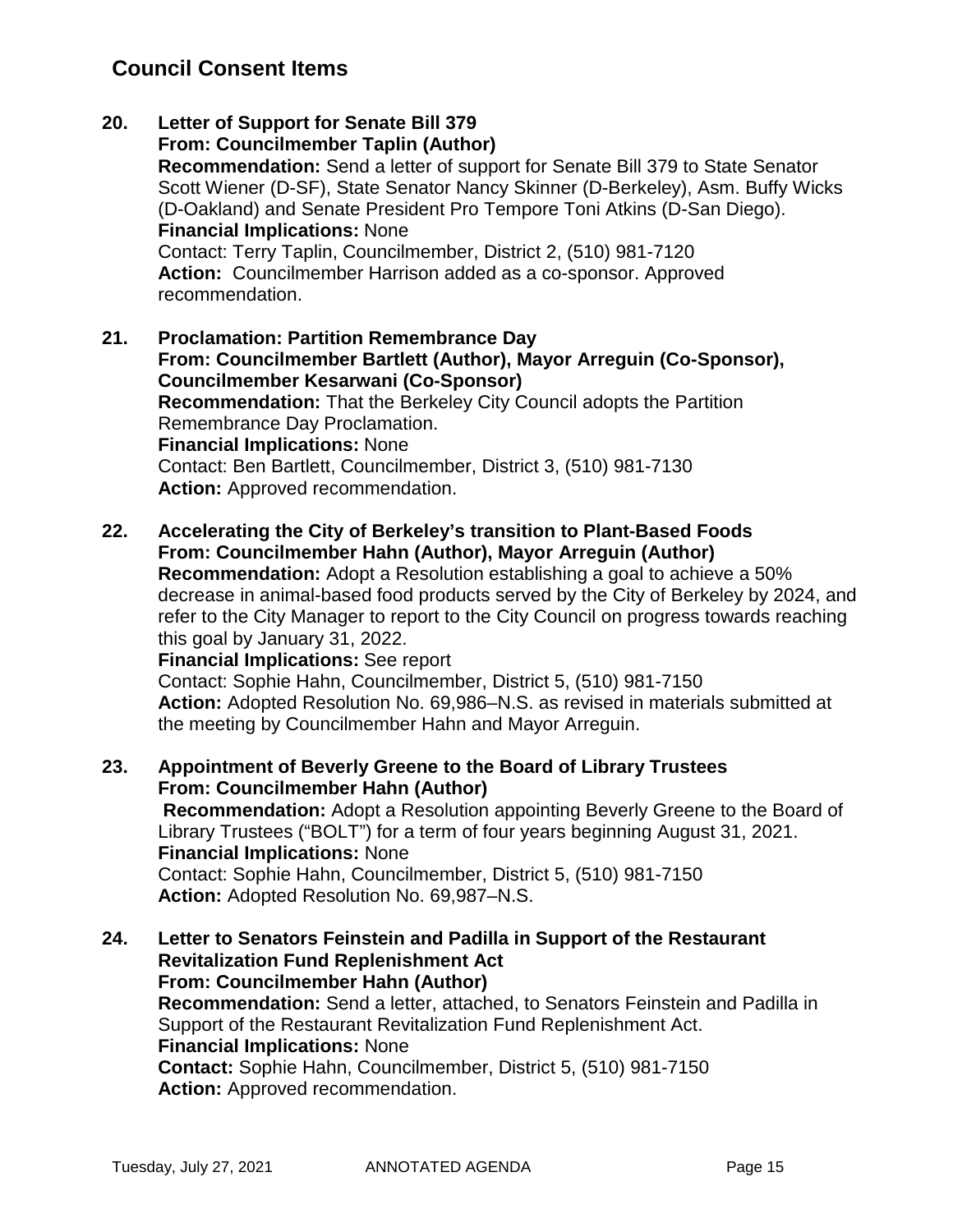**25. Moving Forward to Contract for Municipal Grant-Writing Services From: Councilmember Hahn (Author), Councilmember Bartlett (Co-Sponsor), Councilmember Harrison (Co-Sponsor)**

**Recommendation:** Direct the City Manager to move forward to establish needs and select a firm or firms to supplement the City's grant writing capacity, and provide a budget referral in time to be considered for the November 2021 AAO Update, such that a new firm or firms can be in place by January of 2022.

#### **Financial Implications:** See report

Contact: Sophie Hahn, Councilmember, District 5, (510) 981-7150 Action: Approved recommendation.

**26. Calling on the U.S. Government to Negotiate the Elimination of Nuclear Weapons**

**From: Councilmember Wengraf (Author), Councilmember Hahn (Co-sponsor) Recommendation:** Adopt a Resolution calling on the government of the United States to implement its obligations under international law to negotiate the elimination of nuclear weapons. Send a copy of the resolution to President Biden, Congressmember Barbara Lee, and Senators Dianne Feinstein and Alex Padilla. **Financial Implications:** None

Contact: Susan Wengraf, Councilmember, District 6, (510) 981-7160 **Action:** Adopted Resolution No. 69,988–N.S.

## **Action Calendar**

*The public may comment on each item listed on the agenda for action as the item is taken up. For items moved to the Action Calendar from the Consent Calendar or Information Calendar, persons who spoke on the item during the Consent Calendar public comment period may speak again at the time the matter is taken up during the Action Calendar.*

*The Presiding Officer will request that persons wishing to speak use the "raise hand" function to determine the number of persons interested in speaking at that time. Up to ten (10) speakers may speak for two minutes. If there are more than ten persons interested in speaking, the Presiding Officer may limit the public comment for all speakers to one minute per speaker. Speakers are permitted to yield their time to one other speaker, however no one speaker shall have more than four minutes. The Presiding Officer may, with the consent of persons representing both sides of an issue, allocate a block of time to each side to present their issue.*

*Action items may be reordered at the discretion of the Chair with the consent of Council.*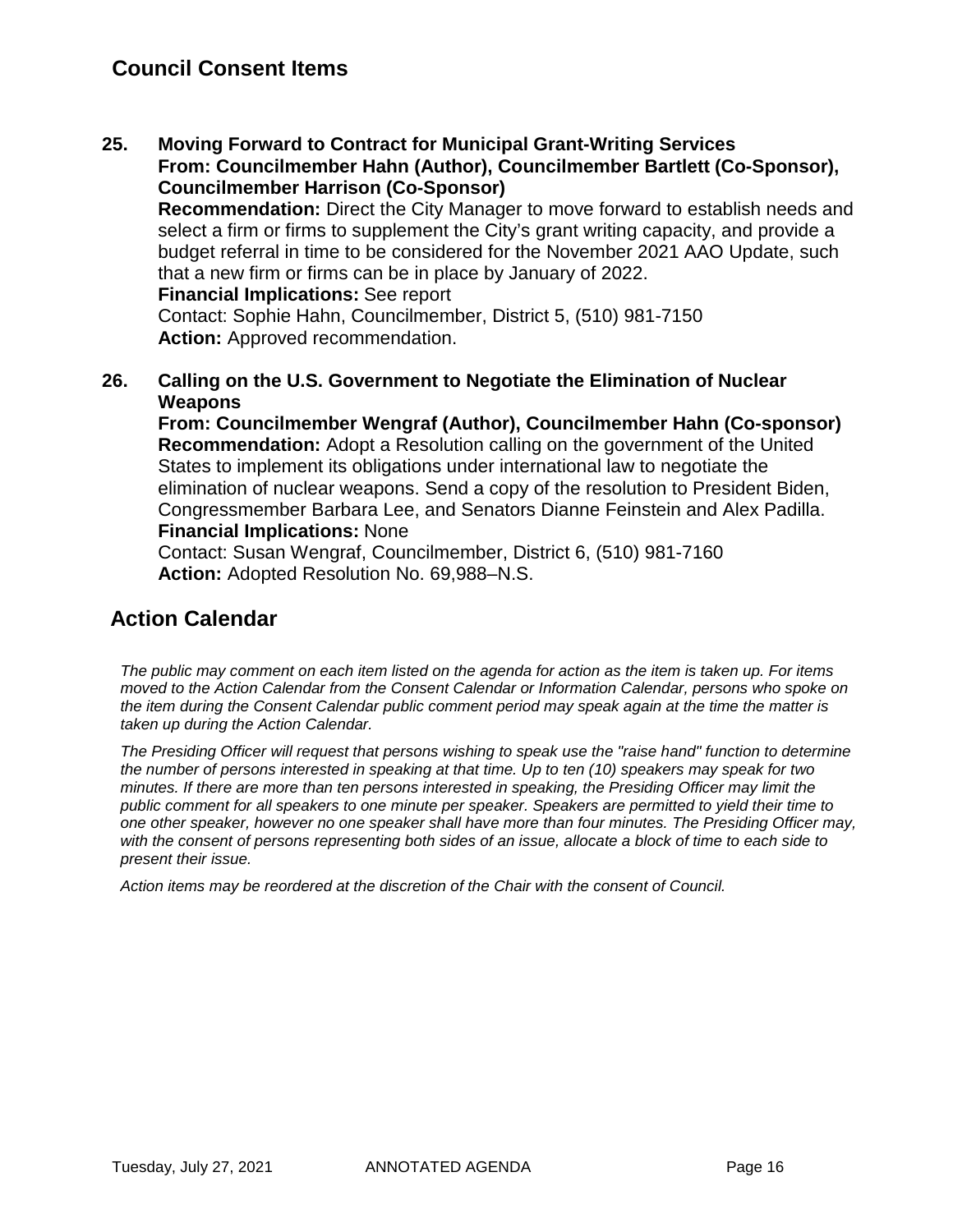# **Action Calendar – Public Hearings**

### **27. Updated Fees for the Home Occupations Ordinance From: City Manager Recommendation:** Conduct a public hearing and, upon conclusion, adopt a Resolution amending Resolution No. 67,985-N.S., the Planning Department Fee Schedule, to establish fees for new Home Occupation permit categories. **Financial Implications:** See report Contact: Jordan Klein, Planning and Development, (510) 981-7400

**Public Testimony:** The Mayor opened the public hearing. 2 speakers. M/S/C (Arreguin/Hahn) to close the public hearing. **Vote:** Kesarwani, Taplin, Bartlett, Harrison, Hahn, Wengraf, Robinson, Arreguin; Noes – None; Abstain – None; Absent – Droste.

**Action:** M/S/C (Arreguin/Hahn) to adopt Resolution No. 69,989–N.S. **Vote:** Kesarwani, Taplin, Bartlett, Harrison, Hahn, Wengraf, Robinson, Arreguin; Noes – None; Abstain – None; Absent – Droste.

# **Action Calendar – Old Business**

**28. Objective Standards Recommendations for Density, Design and Shadows From: Joint Subcommittee for the Implementation of State Housing Laws** *(Continued from March 23, 2021. Item contains supplemental material.)* **Recommendation:** Refer to the Planning Commission and Design Review Committee to review the recommendations from the Joint Subcommittee for the Implementation of State Housing Laws (JSISHL) for objective standards for density, design and shadows and draft Zoning Ordinance amendments for City Council consideration.

**Financial Implications:** See report

Contact: Alene Pearson, Commission Secretary, (510) 981-7400

**Action:** 6 speakers. M/S/C (Arreguin/Wengraf) to continue the item to September 14, 2021.

**Vote:** Kesarwani, Taplin, Bartlett, Harrison, Hahn, Wengraf, Robinson, Arreguin; Noes – None; Abstain – None; Absent – Droste.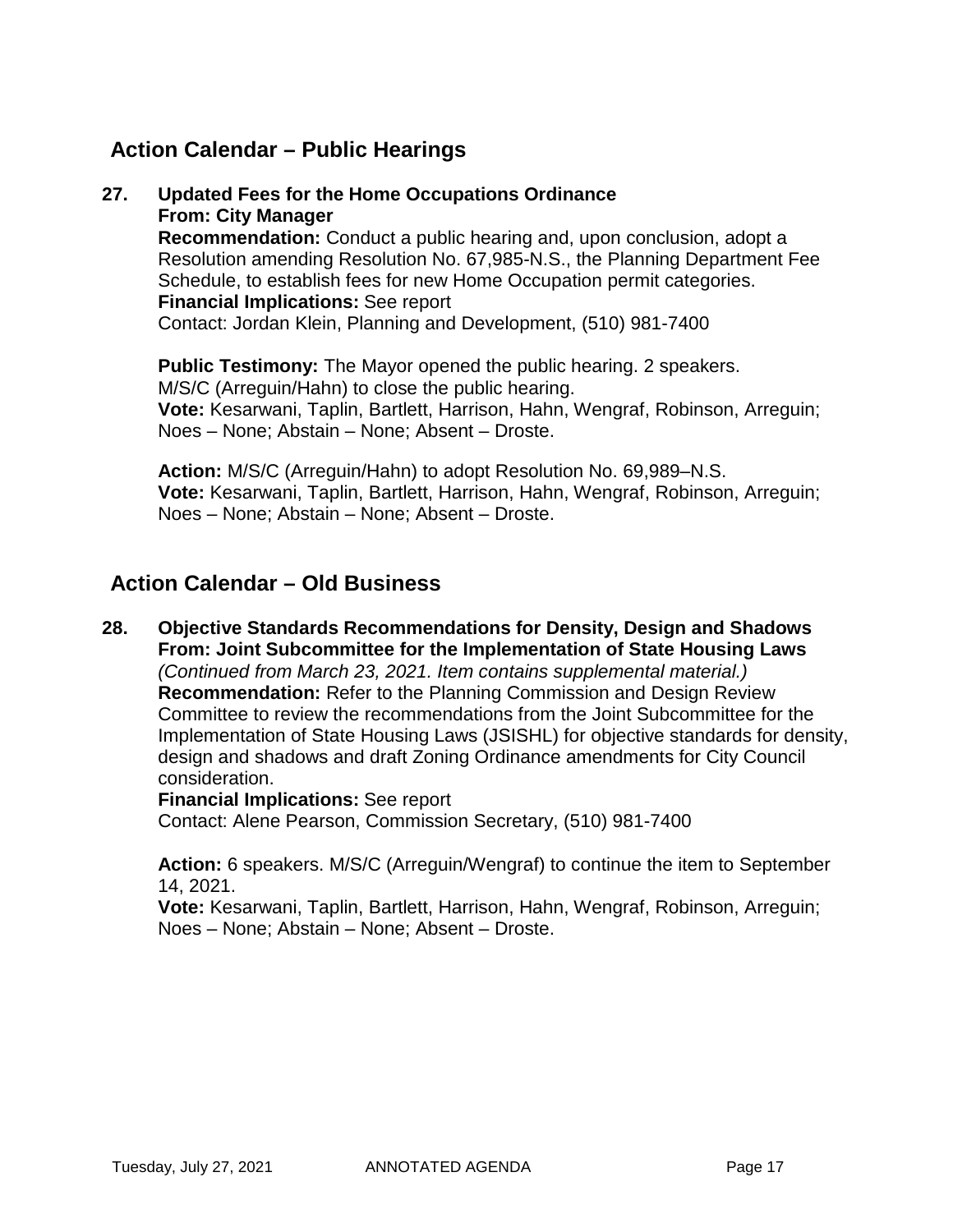# **Action Calendar – New Business**

**29. City Council Rules of Procedure and Order Revisions** *(Item re-agendized by Council direction on April 20, 2021 to consider whether to extend the temporary rules in Appendix D.)*

**From: City Manager Recommendation:** Adopt a Resolution revising the City Council Rules of Procedure and Order to add temporary rules for the legislative process during the COVID-19 declared emergency; sunset the temporary process to read written comments at meetings; and rescinding any preceding amendatory resolutions.

#### **Financial Implications:** None

Contact: Mark Numainville, City Clerk, (510) 981-6900

**Action:** Moved to Consent Calendar. No action taken. Appendix D requirements expire on July 28, 2021.

### **Information Reports**

- **30. Referral Response: Facilitate the Local Implementation of Senate Bill 1413 and Expedite the Development of Teacher and School Employee Housing From: City Manager** Contact: Lisa Warhuus, Health, Housing, and Community Services, (510) 981-5400 **Action:** Received and filed.
- **31. Annual Report on Landmarks Preservation Commission Actions From: Landmarks Preservation Commission** Contact: Fatema Crane, Commission Secretary, (510) 981-7400 **Action:** Received and filed.

## **Public Comment – Items Not Listed on the Agenda -** 2 speakers.

#### **Adjournment**

**Action:** M/S/C (Arreguin/Wengraf) to adjourn the meeting. **Vote:** Kesarwani, Taplin, Bartlett, Harrison, Hahn, Wengraf, Robinson, Arreguin; Noes – None; Abstain – None; Absent – Droste.

Adjourned at 9:09 p.m.

### **Communications**

#### **Item #14: Dana Complete Street Pilot Project by AC Transit**

1. Charles Siegel, Ben Gerhardstein, Karen Parolek for Walk Bike Berkeley

#### **Transit-Oriented Development (TOD) at BART**

- 2. 9 similarly-worded form letters
- 3. Cindy Shamban
- 4. Marianne Schulman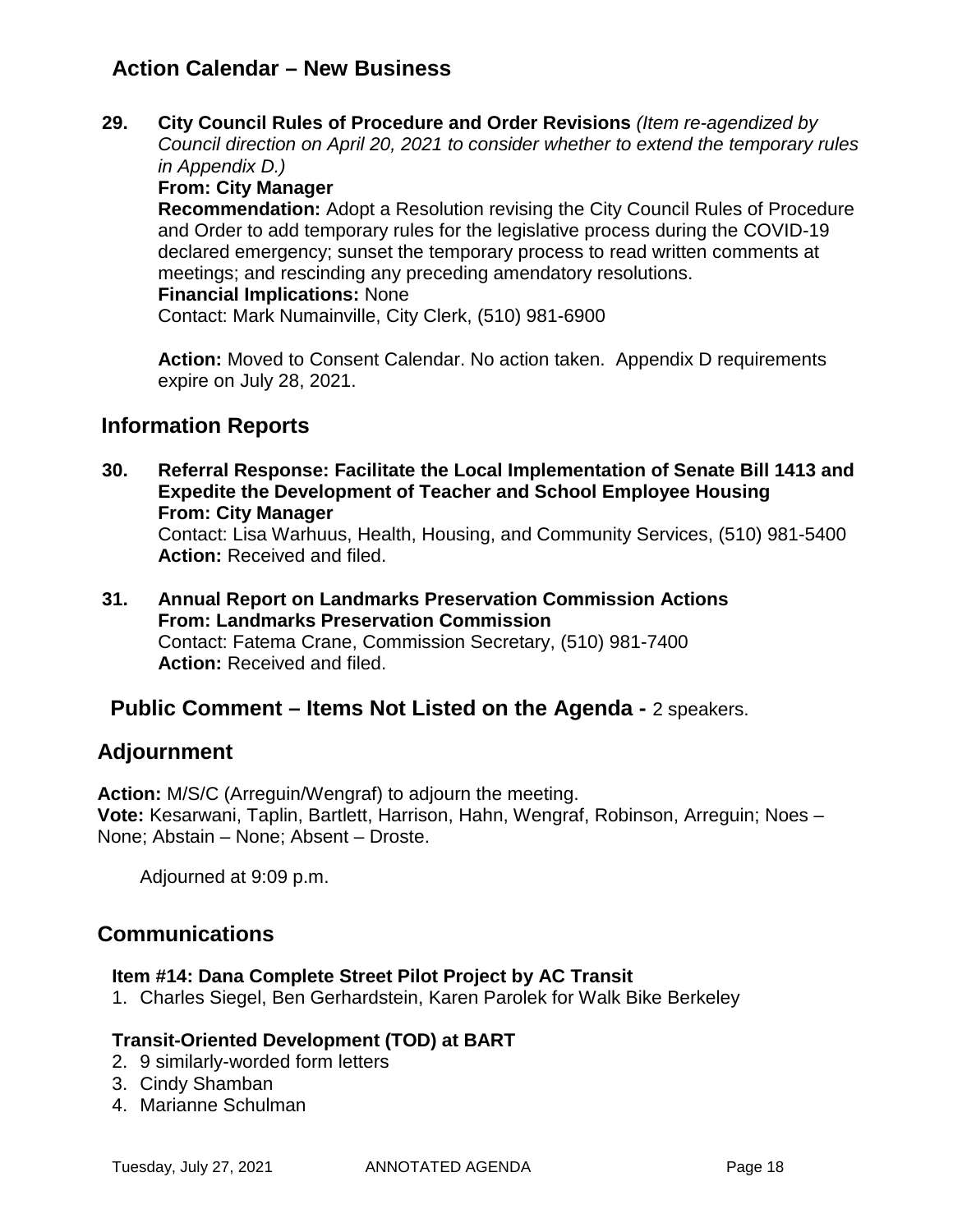- 5. D.P. Neyhart
- 6. Laura Klein
- 7. Larry Orman
- 8. David Brandon

**Appeal 1527 Sacramento – AUP# ZP2020-0034** 9. Joyce Lewis 10.Michele and Micah Liedeker

**Grizzly Peak** 11.Joshua Bloom

**Homelessness** 12.Bob May (2)

**Pedestrian Safety** 13.David Lerman

**Assembly Bill 1238 – Response to Letter Dated May 11, 2021 (Item 27)** 14.State Senator Nancy Skinner

**Public Restrooms** 15.Judy Hunt

# **Defining Ecocide**

16.Thomas Lord

**Zoning** 17.Helen Jones

**Privatization of Some Public Spaces** 18.Ann Hawkins

**East Bay Community Energy (ECBE)** 19.ECBE

**Community for a Cultural Civic Center** 20.Ann Harlow

**URL's Only** 21.Russbumper (7)

# **Supplemental Communications and Reports 1**

**Item #17: Creation of Climate Equity Action Fund** 22.Revised material, submitted by Councilmember Harrison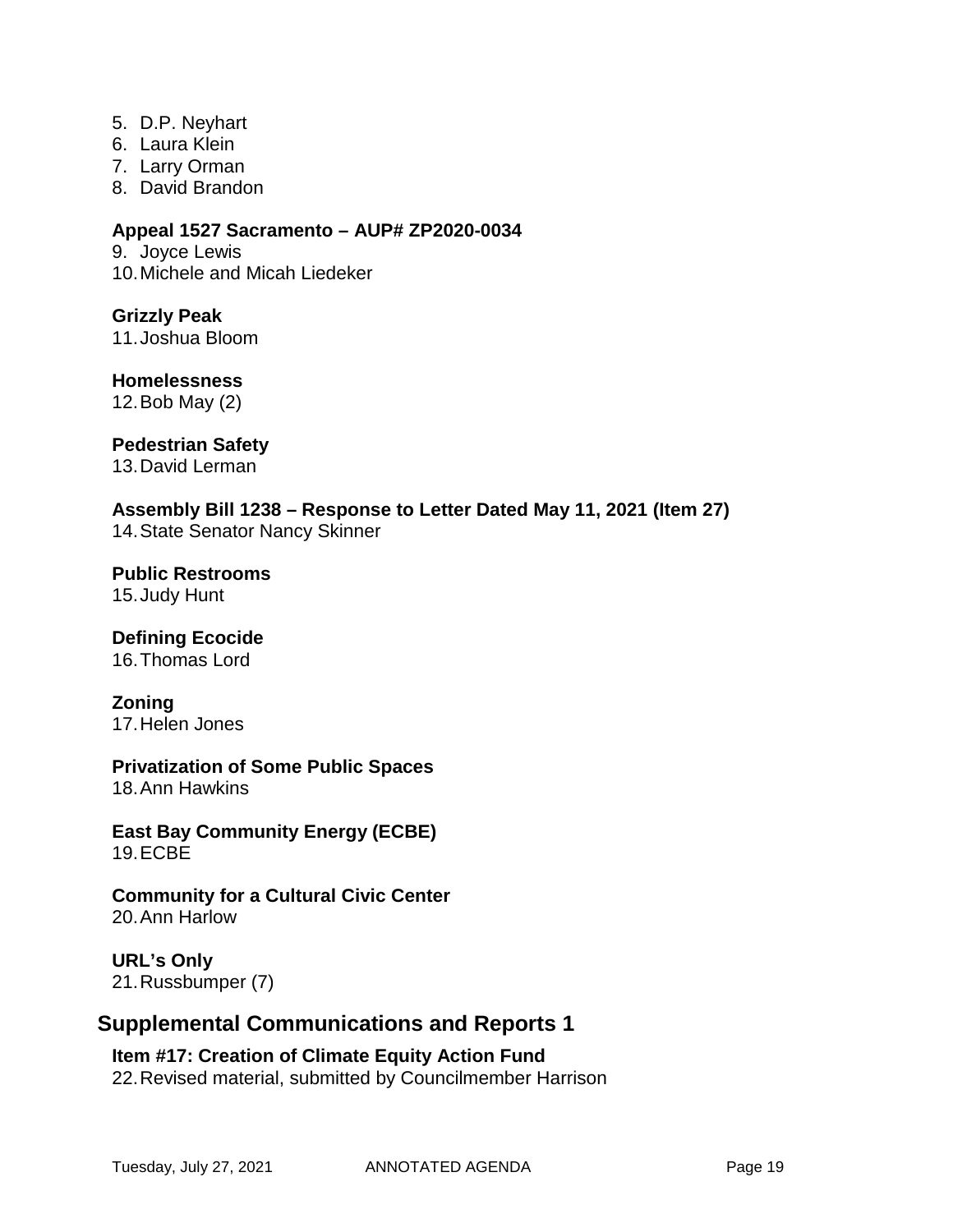# **Supplemental Communications and Reports 2**

#### **Item #12: Contract: OBS Engineering, Inc. for John Hinkel Park Amphitheater Area Improvement Project**

23. Revised material, submitted by Parks, Recreation and Waterfront

#### **Item #16: Dana Complete Street Pilot Project by AC Transit**

24. Ryan Lau, on behalf of Alameda-Contra Costa Transit District

#### **Item #19: Contract No. 32000196 Amendment: Szabo & Associates for Communications Consulting Services**

25. Supplemental material, submitted by Mayor Arreguin

## **Supplemental Communications and Reports 3**

#### **Item #16: Dana Complete Street Pilot Project by AC Transit**

26.Alex Knox, on behalf of the Telegraph Business Improvement District

#### **Item #17: Creation of Climate Equity Action Fund**

27.Thomas Lord

#### **Item #22: Accelerating the City of Berkeley's transition to Plant-Based Foods** 28.Revised material, submitted by Councilmember Hahn

#### **Item #27: Updated Fees for the Home Occupations Ordinance**

- 29.Presentation, submitted by Planning
- 30.Michai Freeman

#### **Item #28: Objective Standards Recommendation for Density, Design and Shadows**

31.Presentation, submitted by Planning

**Item #29: City Council Rules of Procedures and Order Revisions** 32.Andrea Mullarkey

#### **Urgent Items**

#### **Support of AB 9: Wildfire Preparedness and Mitigation**

33.Urgent item, submitted by Councilmember Robinson

#### **Support of SB 290**

34.Urgent Item, submitted by Councilmember Robinson